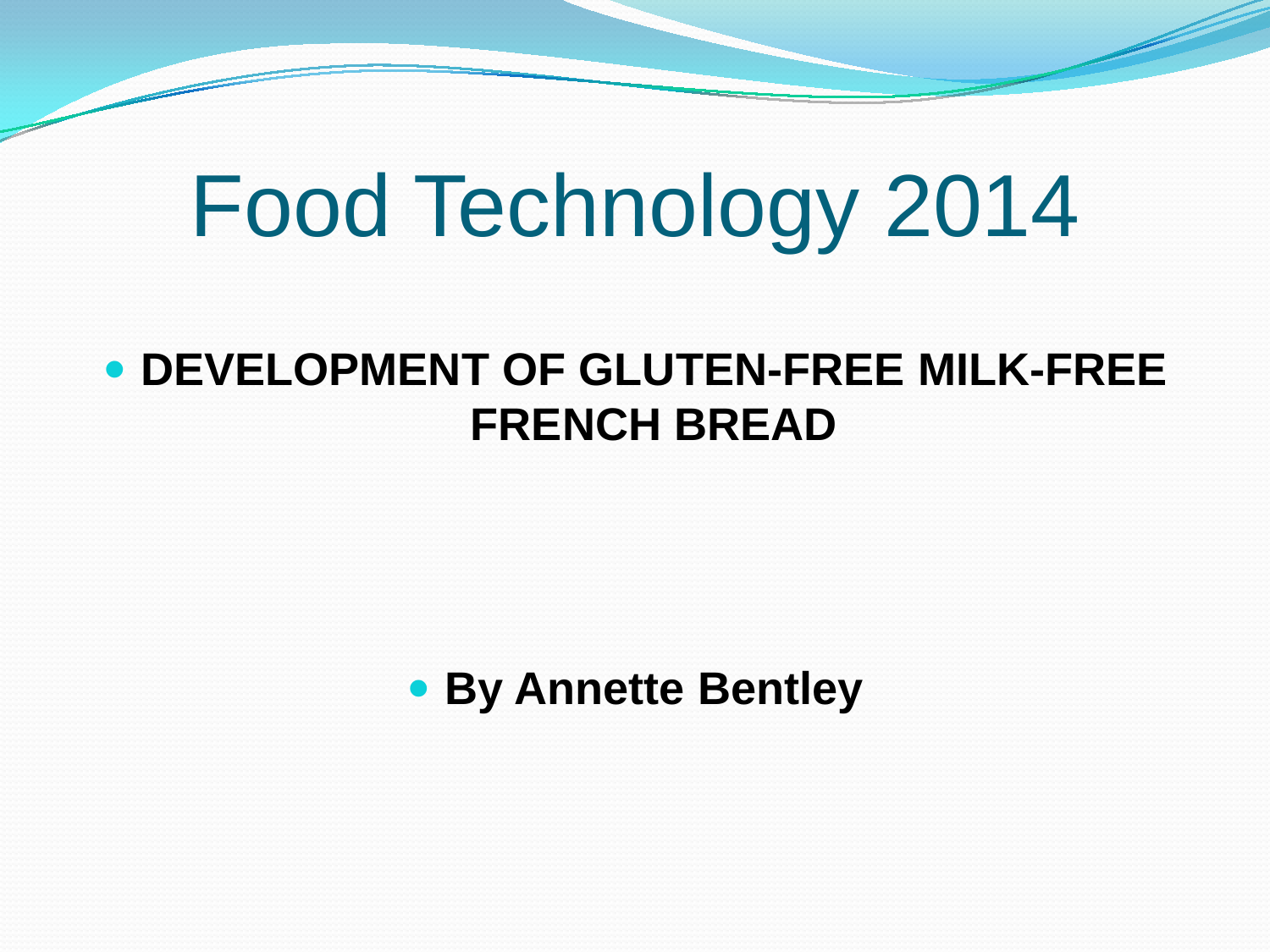## INTRODUCTION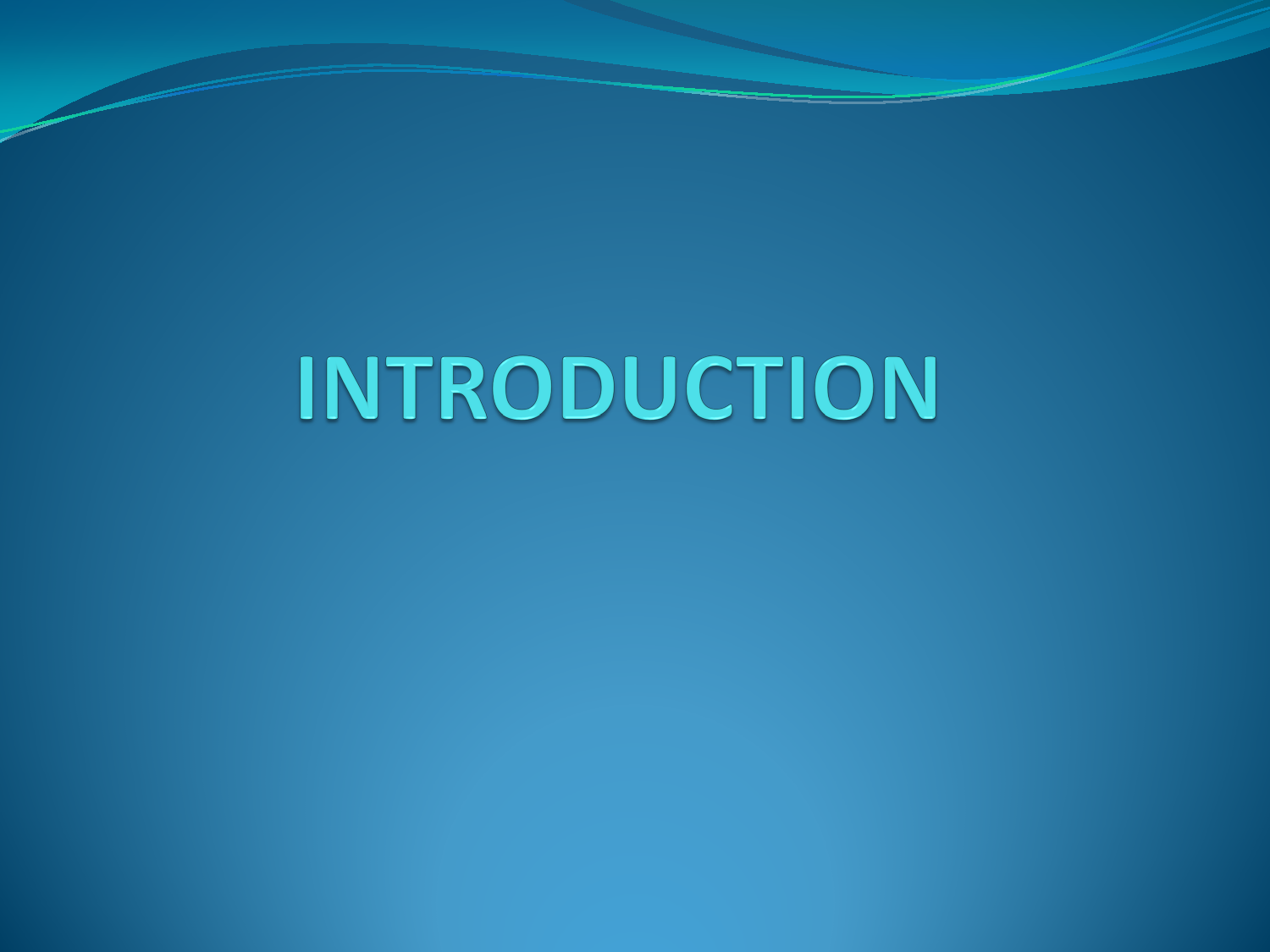#### **Gluten-Free/Milk-Free Bread**

- A search for palatable and tasty gluten-free/milk free breads was performed in both local food stores and on the internet.
- Gluten-free bread found in local groceries were only available in the freezer. Only items were milk free. These included bagels and a roll.
- On line one company provided slice bread along with hamburger and hot dog buns.
- However, the bread products found in store often were freezer burned, often not tasty and had limited selection.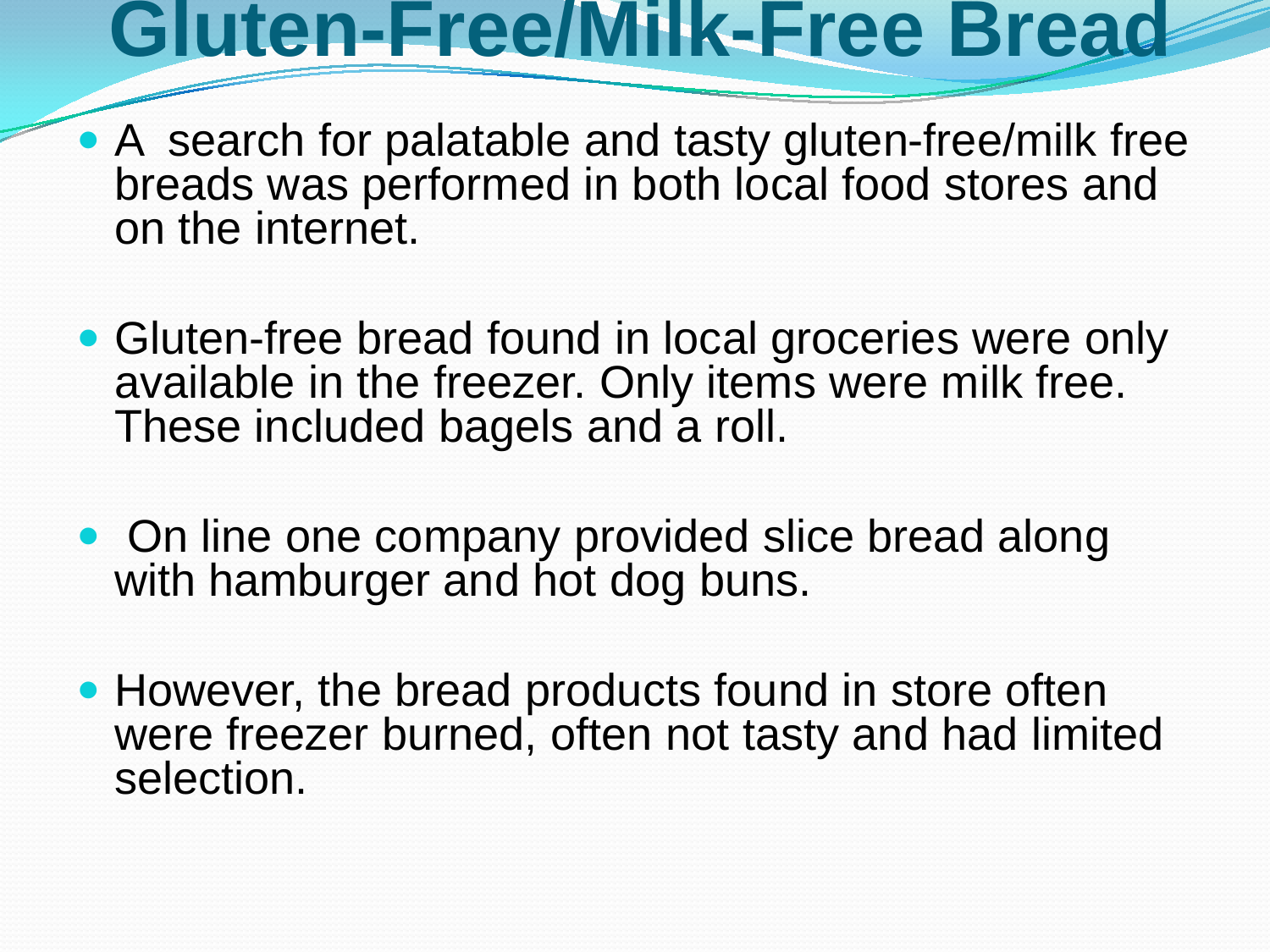#### Celiac Disease

- A gluten-free diet for life is recommended for **Celiacs**
- 1 milligram of gluten a day causes damage of the intestinal mucosa.
- European labeling gluten-free allows <200 ppm. A total of 300 mg. of gliadin/kg. found in products labeled gluten free (Biagi, 2004).
- Despite lack of symptoms, continued inflammatory damage occurs because of unknown consumption of gluten (Catassi, 2007).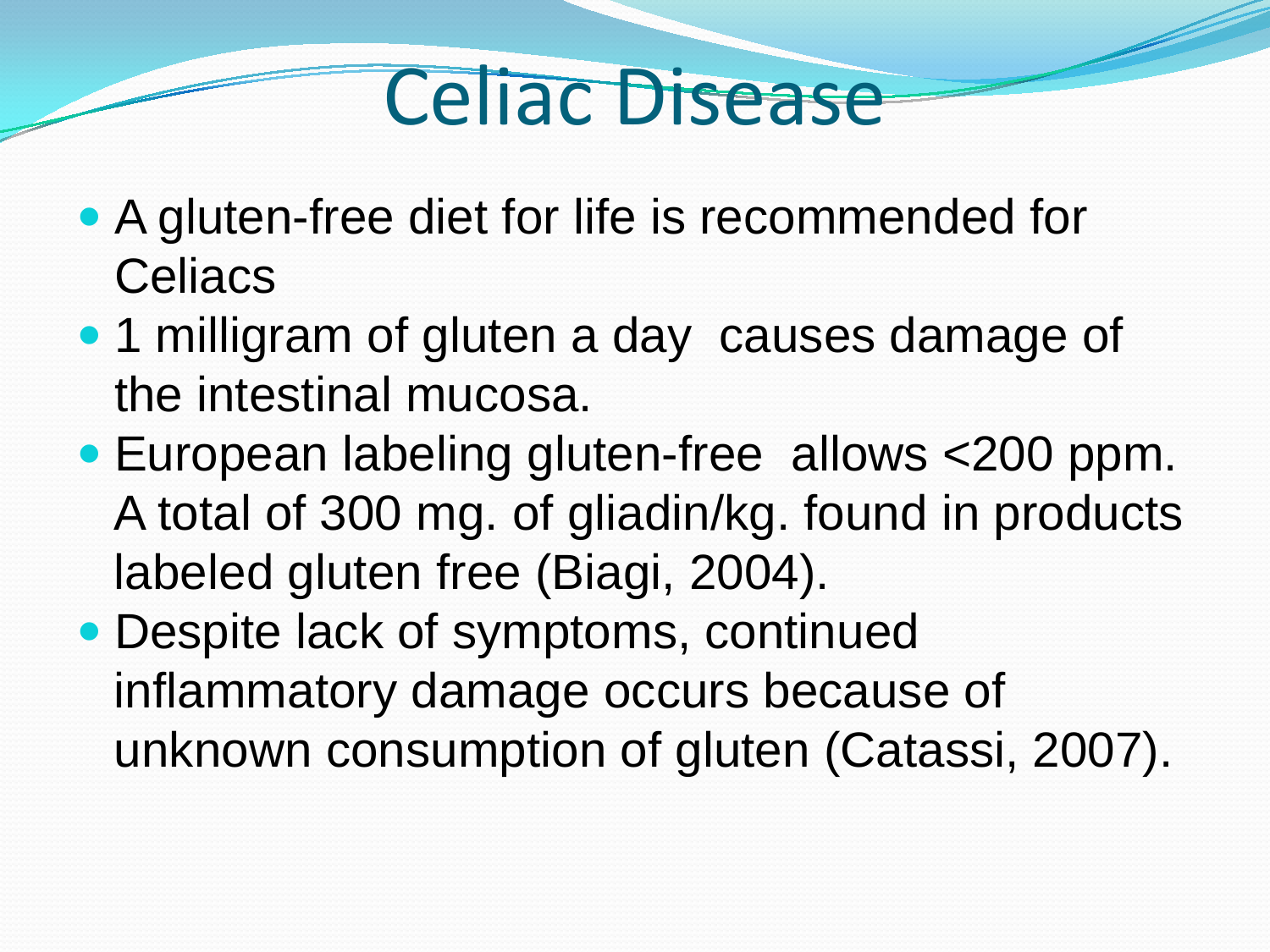

- Gluten grains identified in the gliadin protein found in when, triticale, rye, barley, & oats (Charbonnier,1980 and Ylimarki,1989).
- FDA Ruling: label a product may be labeled gluten free if final product does not contain wheat, barley rye or cross-bred of these grains, e.g. triticale. Note: Oats are not covered
- FDA Ruling states: the final product contains < 200 ppm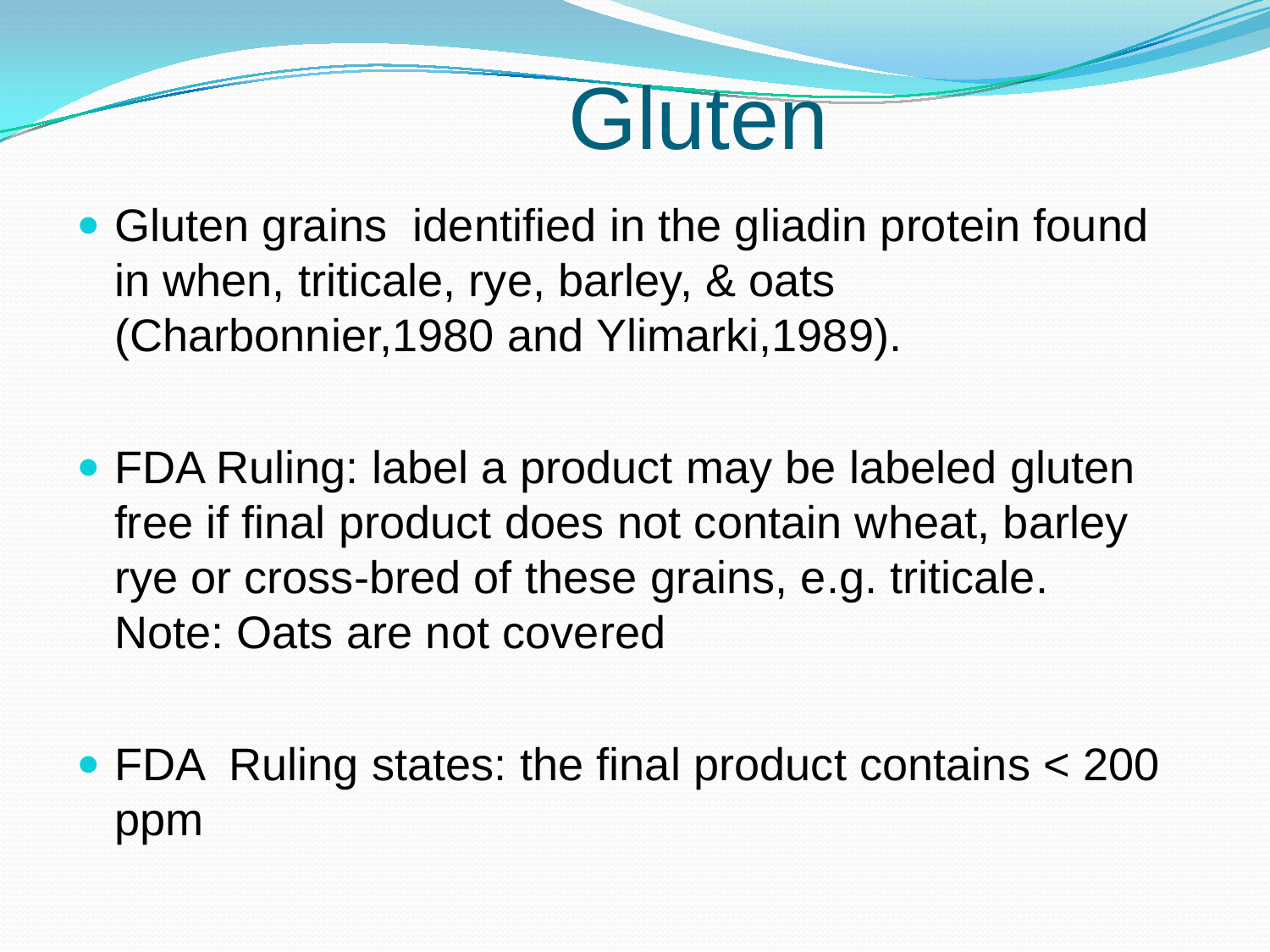## **Assays for Gluten-Free**

- Several assay analysis tests are available but they differ widely in their results.
- This provides serious concerns on the validity of gluten-testing procedures for labeling.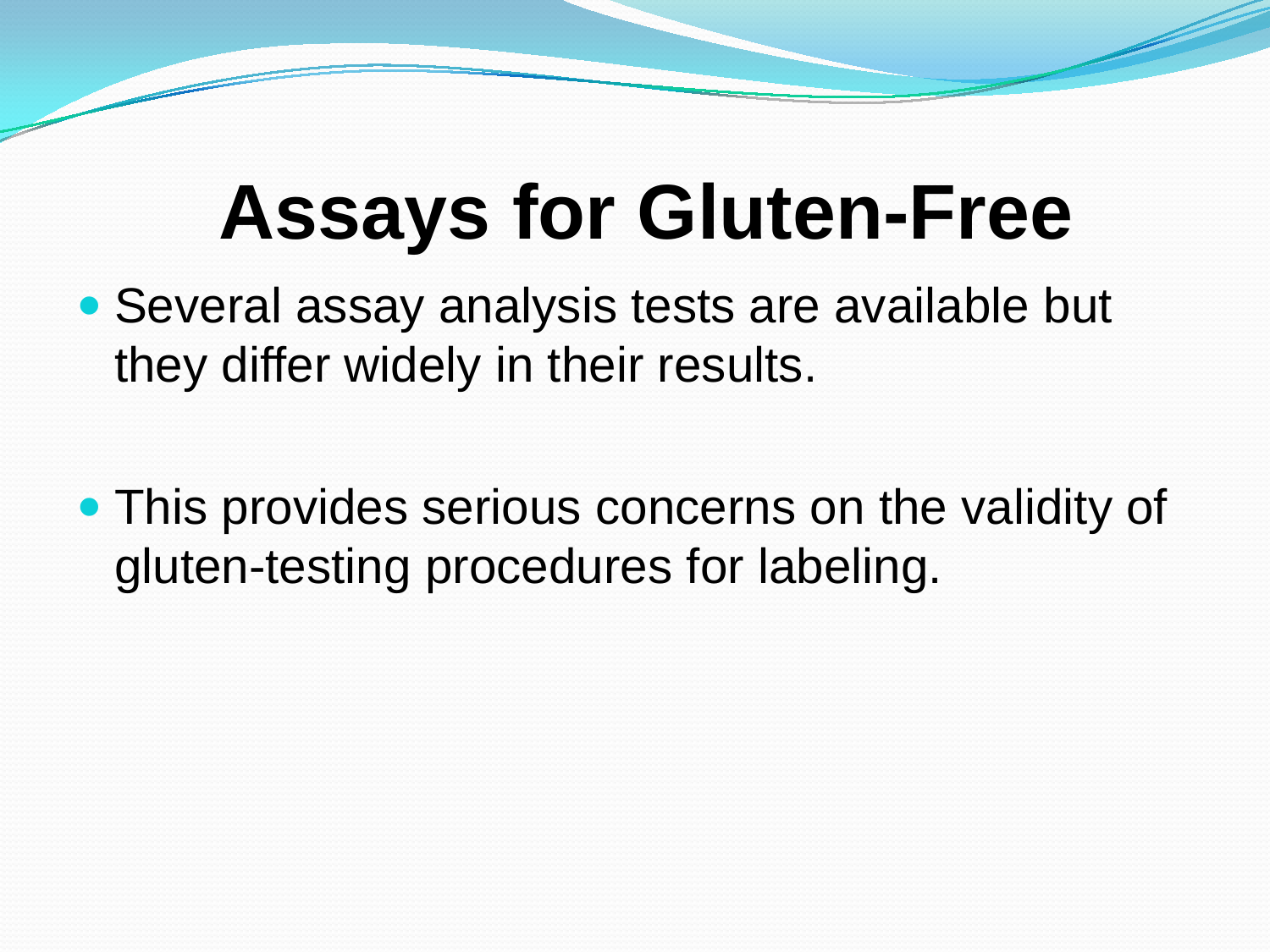#### **Baking Gluten-Free**

- Low specific volume and hard crumb are associated with gluten-free baking (Miñarro, 2010).
- Hydrocolloids: Guar gum, hydroxypropyl methyl cellulose, and xanthium gum and buckwheat flour, egg powder and whey protein are suggested to formulate gluten-free bread (Mezaize, 2009) .
- Gluten-free flours do not have elasticity of gluten. Denser, need flours starches & emulsifiers for texture & taste (Hazen,2011)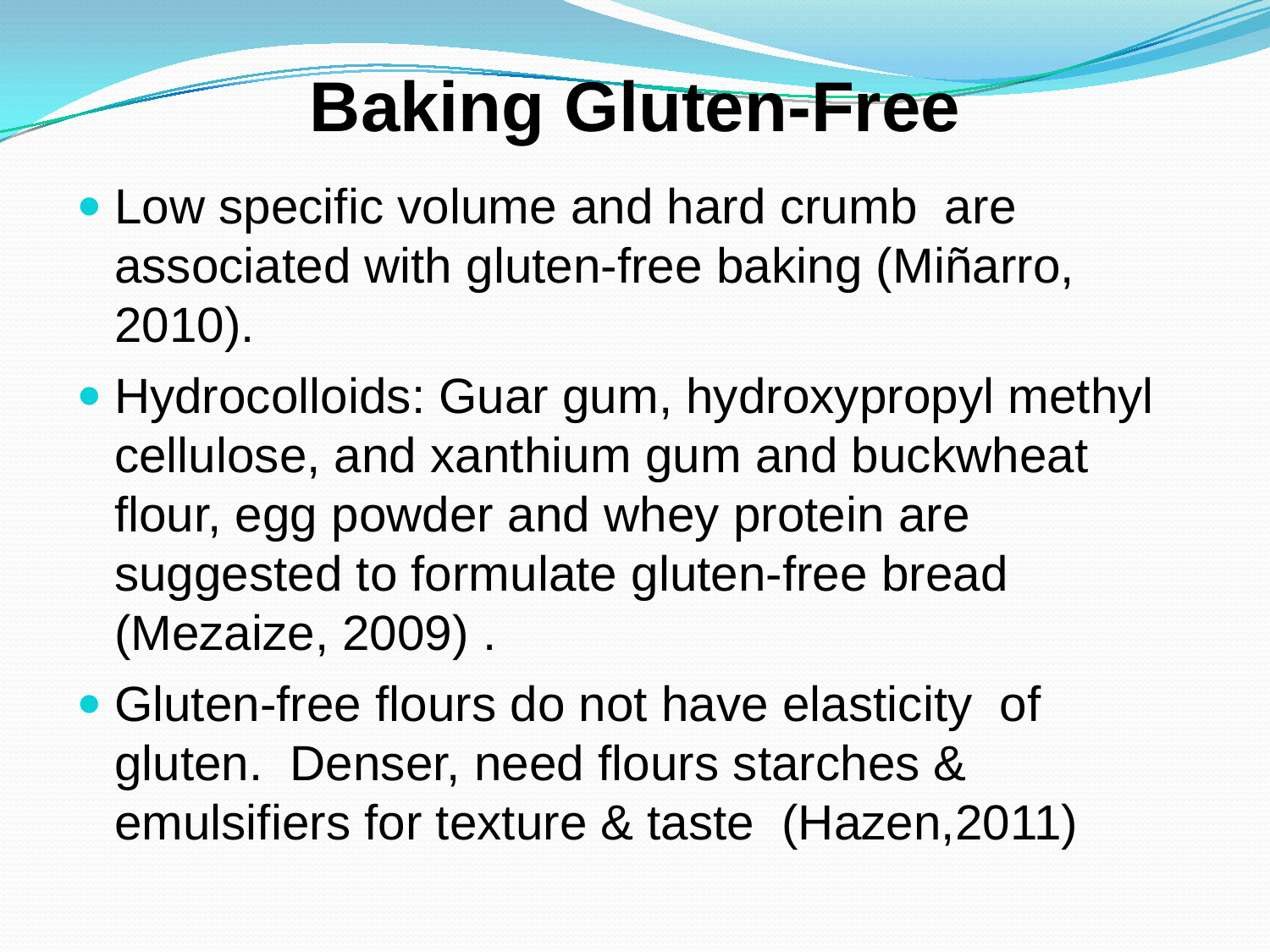## **GLUTEN-CONTAINING GRAINS**

- 1. BARLEY
- 2. KAMUT
- 3. OATS
- 4. RYE
- 5. SPELT
- 6. WHEAT
- 7. AND CULTIVATED PRODUCTS FROM THESE GRAINS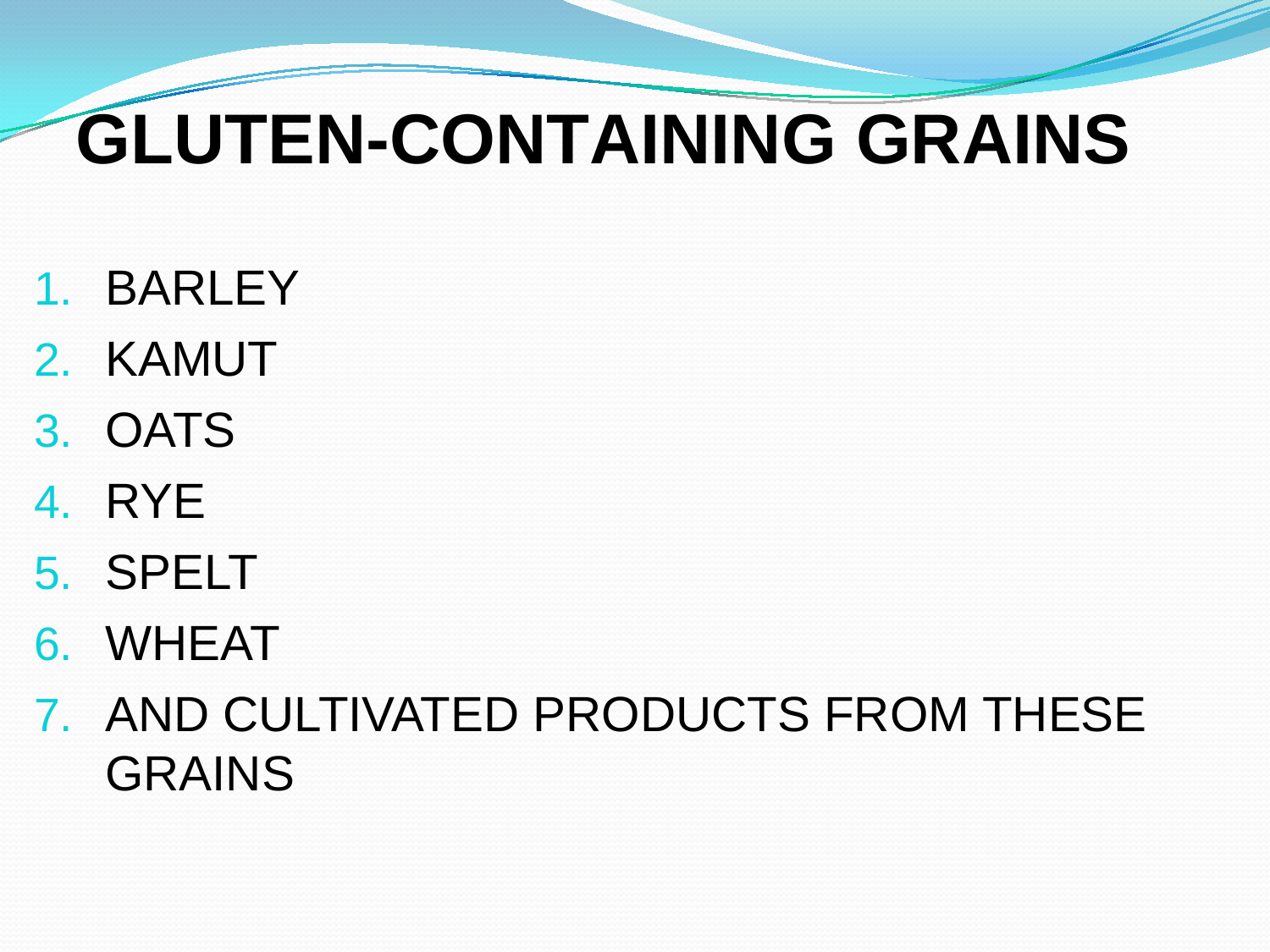#### GLUTEN-FREE

• The products that are glutenfree **DO NOT** contain the prolamins of wheat, namely α-, β-,γ-, and ω gliadin subgroups causing the damage to the intestinal villi to individual with Celiac Disease.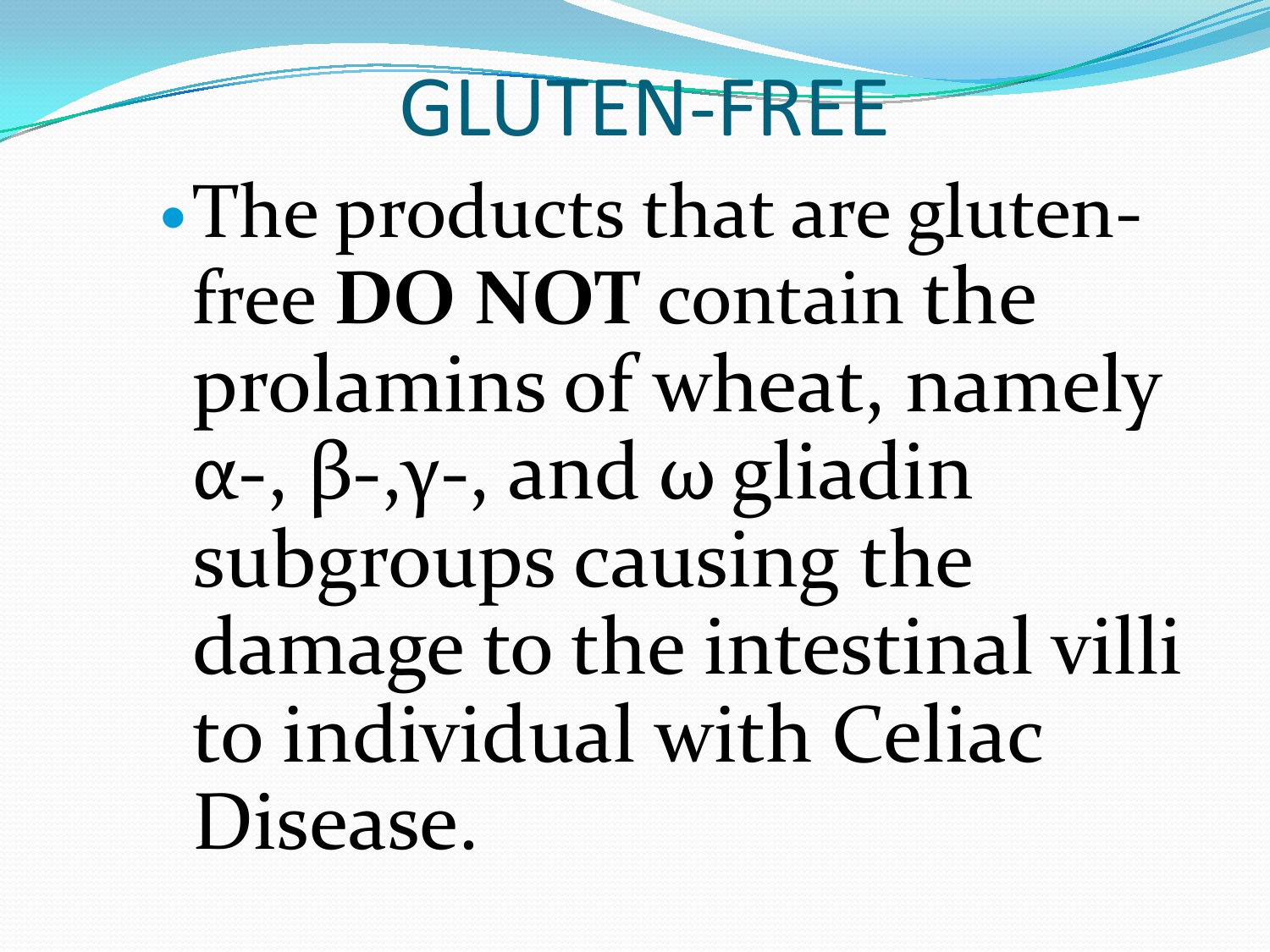## Identified Gluten-Free Sources

- Acorns
- Almond
- Amaranth
- Arrowroot
- Bean flour
- Buckwheat
- Coconut
- Corn
- Guar Gum
- Quinoa
- Palm
- Poi
- Potato
- Rice
- Sorgum
- Soy
- Sweet Rice
- Sweet Potato
- Tapioca
- Teff
- Xanthum Gum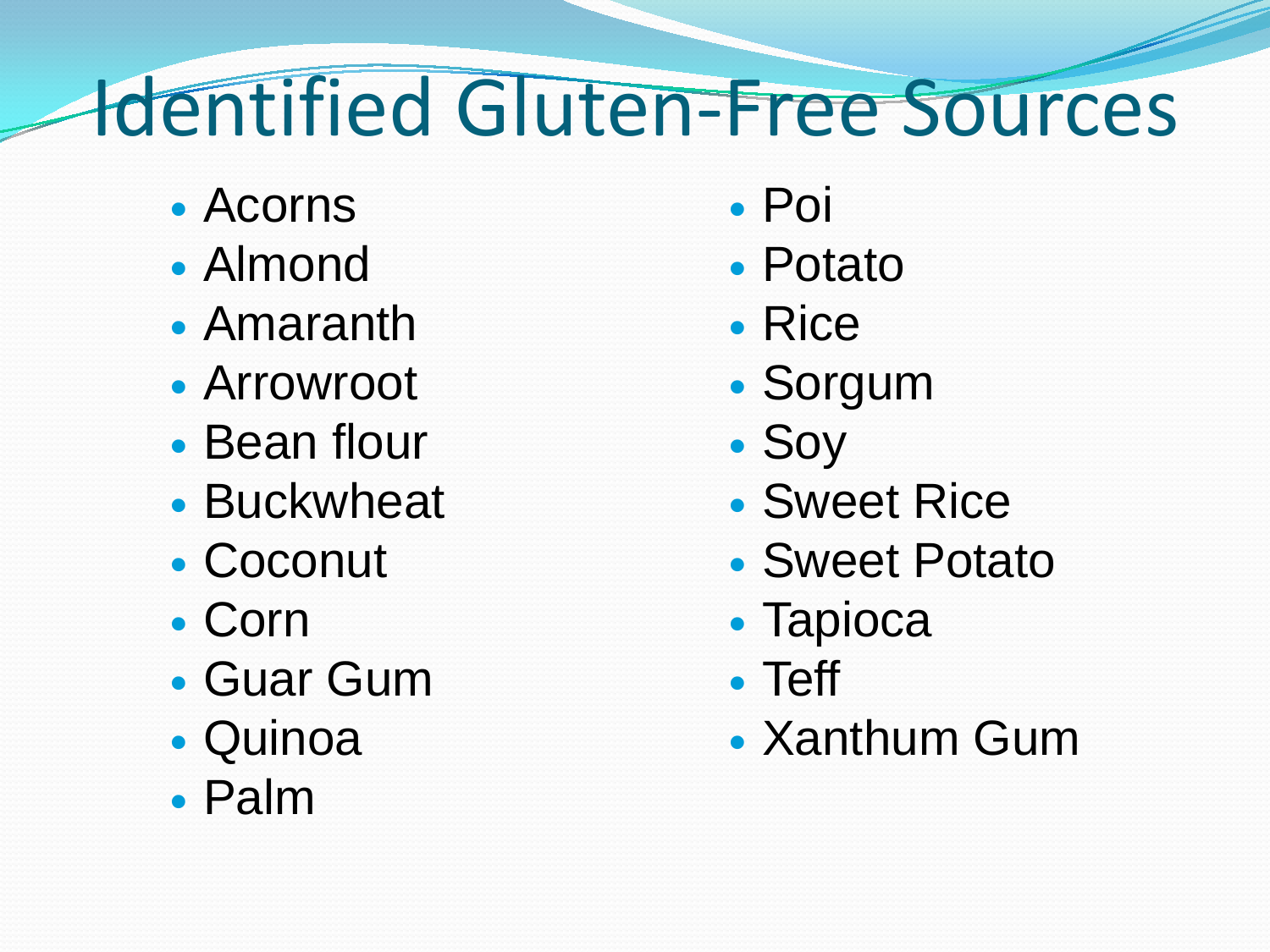## Milk Substitutes

#### • Coconut Milk

• Rice Milk

Soy Milk

Almond

Corn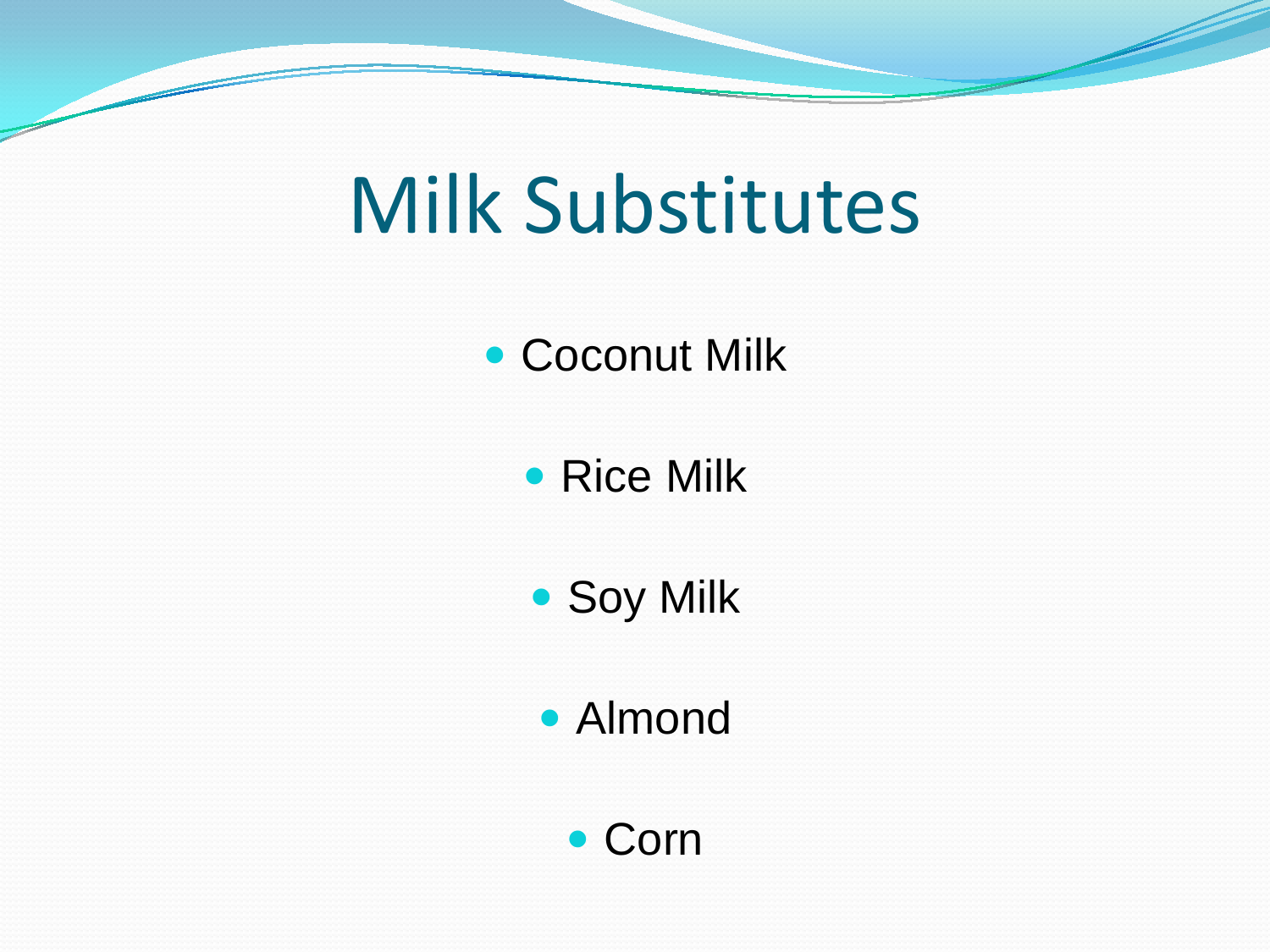## **OBJECTIVES**

- 1. Determine the availability of breads that are both gluten-free products and milk-free.
- 2. Determine what key sensory problems exist with available gluten-free breads.
- 3. Develop a gluten-free milk-free French Bread.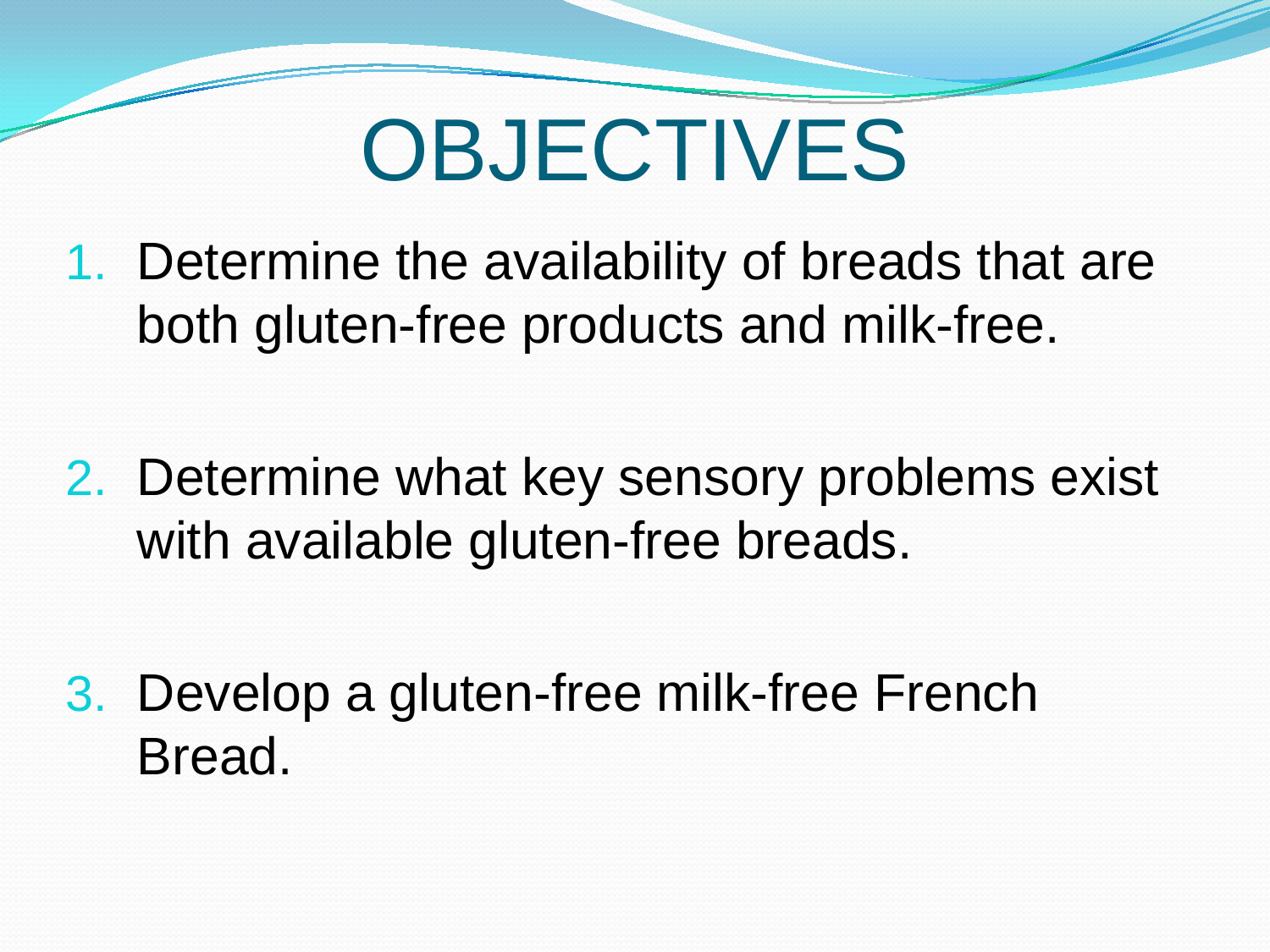## HYPOTHESIS

- Currently, there is an inadequate supply and variety of quality tasting gluten-free bread that are also milk-free.
- There was no French or Italian bread
- It is possible to create such a product that would be totally acceptable to meet this need.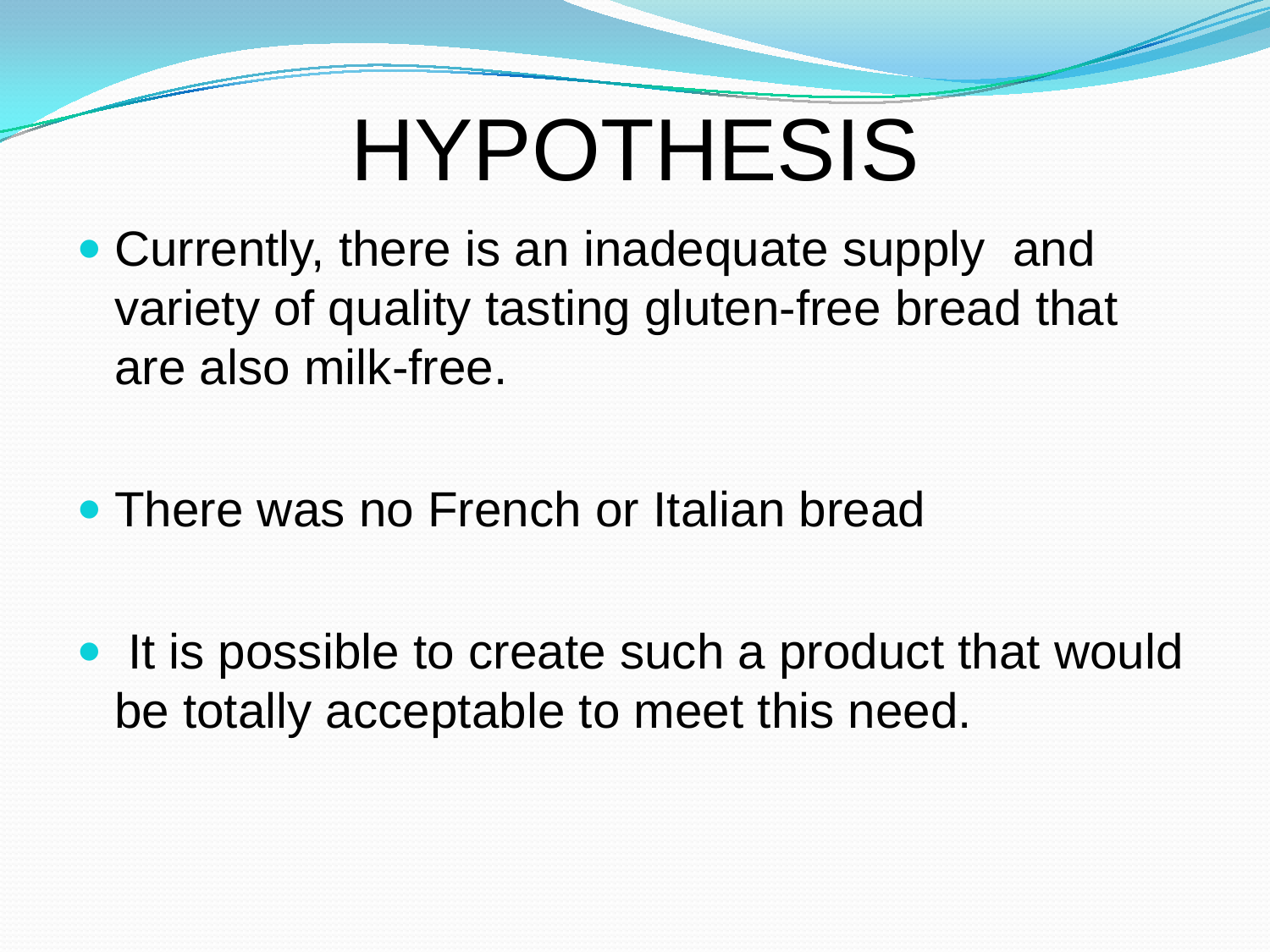## ASSUMPTIONS

Using alternative gluten-free grain(s) it is possible to develop a gluten-free French bread and/or Italian bread.

 This could be used to create a Po-Boy or muffalatta sandwich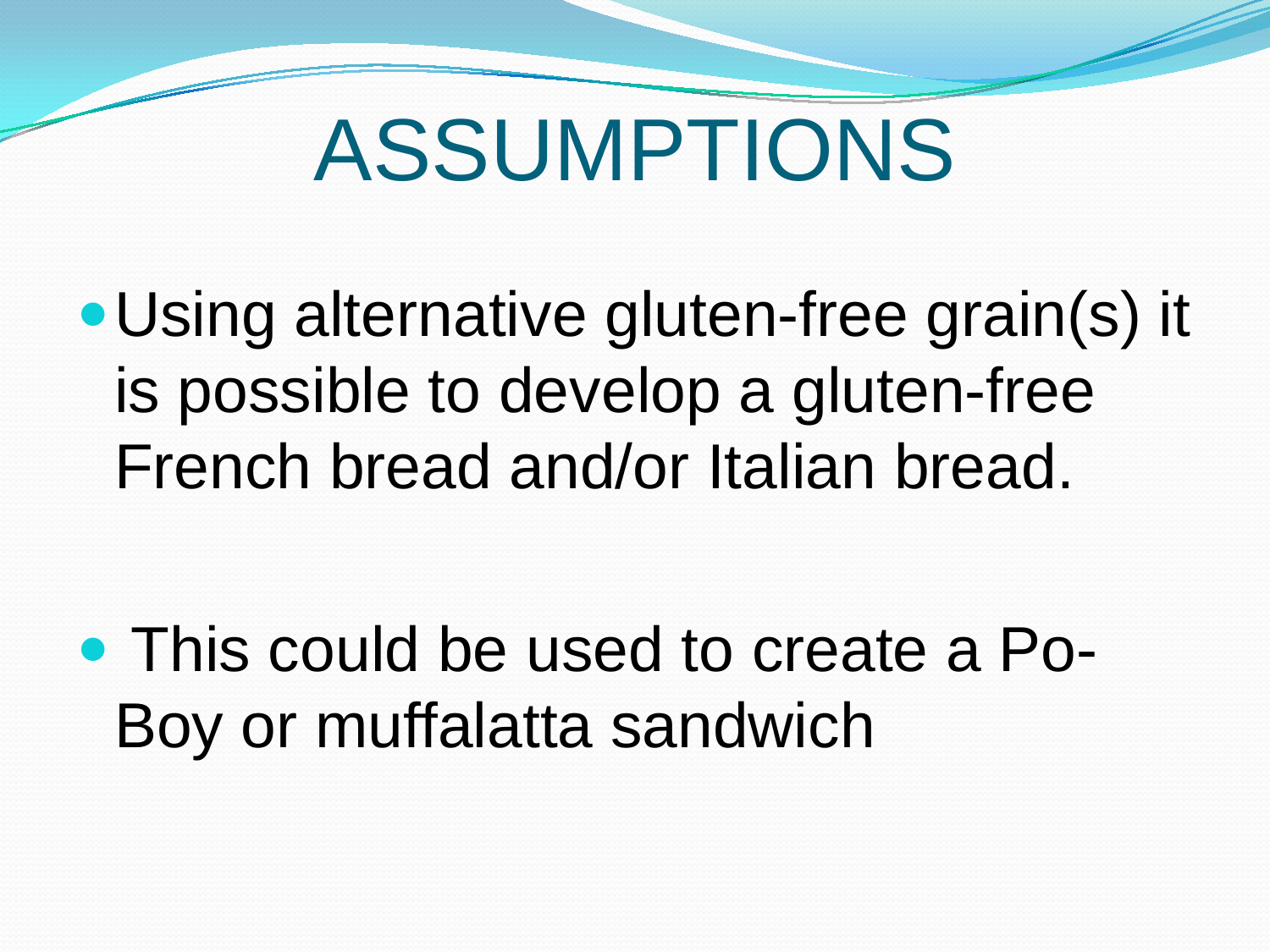## LIMITATIONS

- Gluten-free grains do not have the elasticity and texture of the gluten grains.
- This means to create similar products requires using several ingredients.
- This is necessary to create the same texture and taste of the gluten product.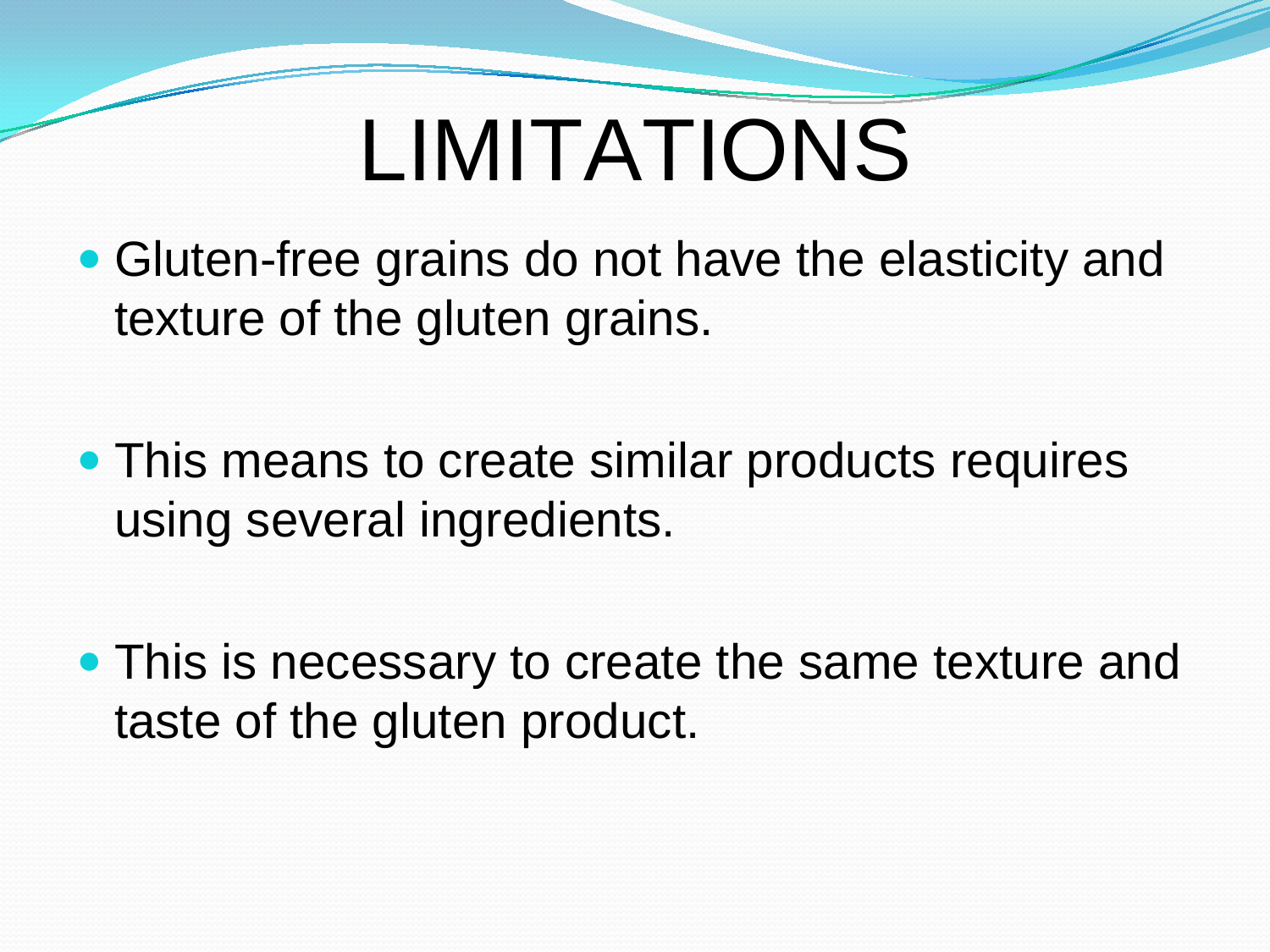## JUSTIFICATION

- Serious need to provide a quality & larger supply of bread both gluten-free and milk-free to meet dietary needs.
- Celiac disease affects 1% of individuals in the United States (Fasano, 2003).
- Autism estimate to affect over 673,000 in the United States (Johnson, 2009).
- Milk is the most common of food allergies (Gonipeta, 2009).
- Additionally, many individuals suffer from wheat allergies.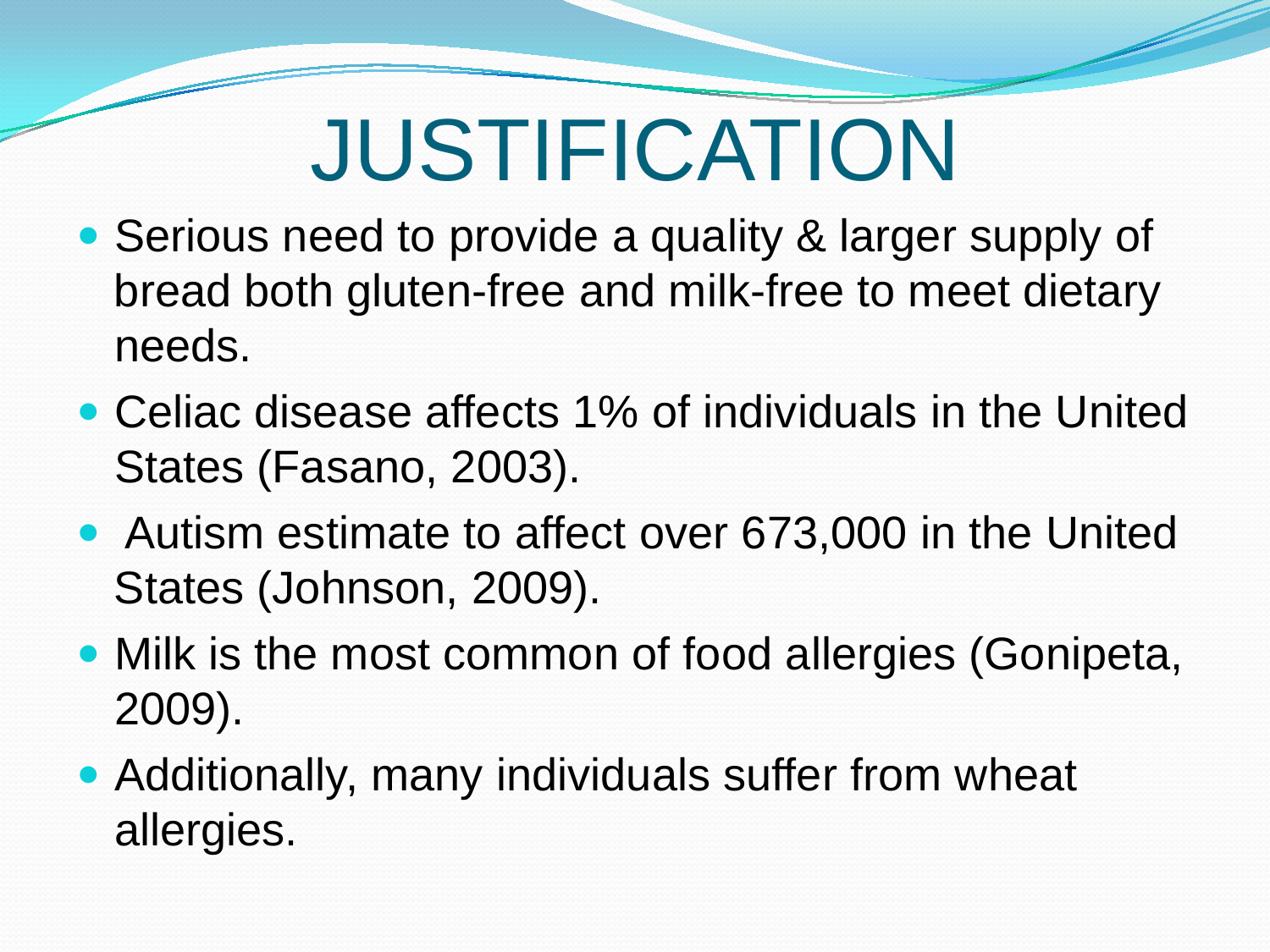# **MATERIALS AND METHODS**

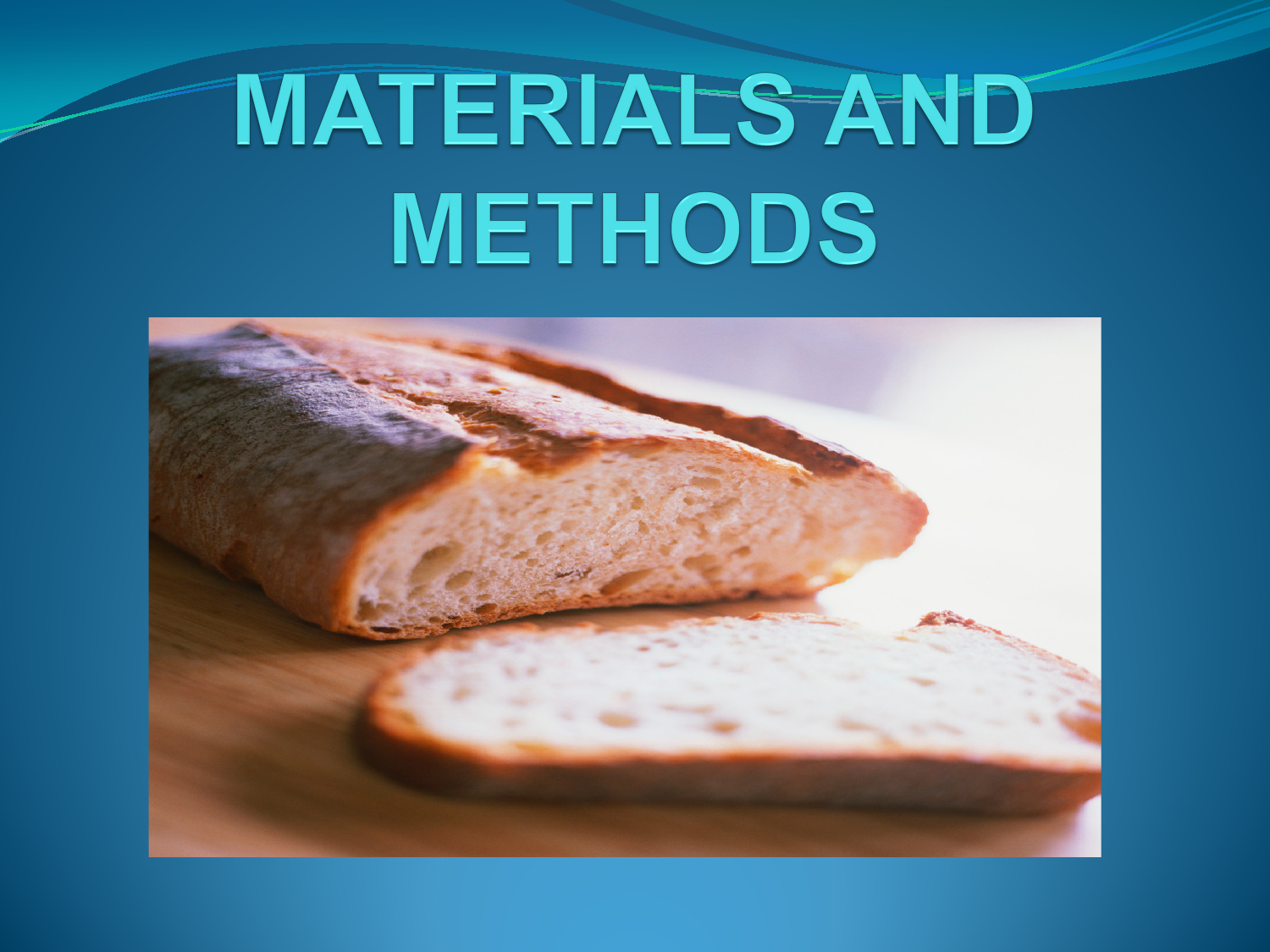## STORE SURVEY

- At total of 14 grocery and specialty stores were surveyed to identify available gluten-free bread
- The stores surveyed were located in Louisiana.
- Some products were available in stores.
- In many cases the some products contained milk and all products were found in the freezer with ice particles in them.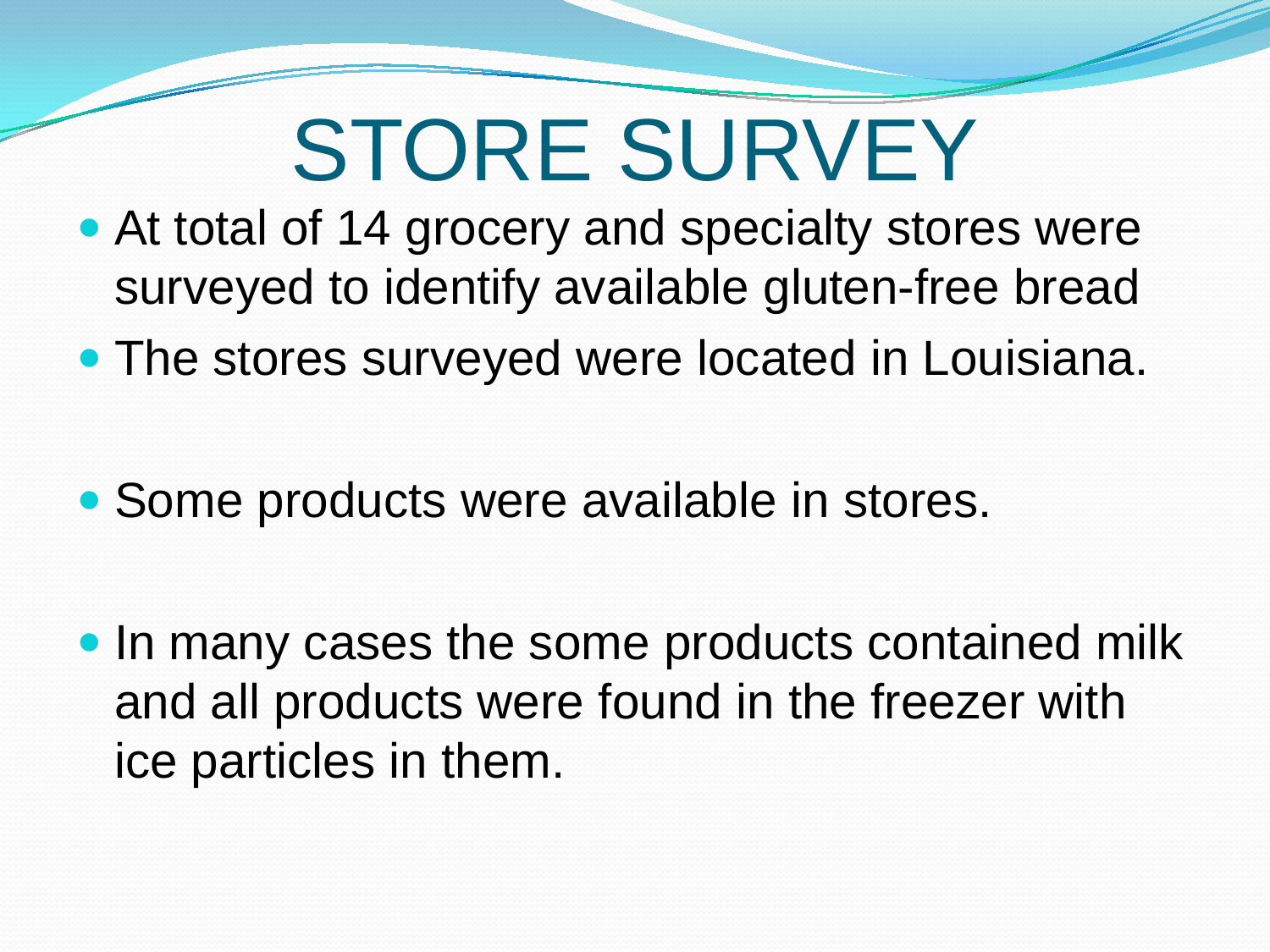## Moisture Analysis of Flours

| <b>Flour</b>               | %Moisture | <b>Stand. Dev.</b> |
|----------------------------|-----------|--------------------|
| <b>Tapioca</b>             | 10.67     | 0.22               |
| <b>Rice</b>                | 11.06     | 0.07               |
| Potato                     | 6.51      | 1.19               |
| <b>White Bean</b>          | 11.12     | 1.54               |
| Tapioca 75%/Potato 25%     | 9.99      | 0.02               |
| Tapioca 75%/White Bean25%  | 11.92     | 1.53               |
| <b>Rice 75%/Potato 25%</b> | 9.52      | 0.05               |
| Rice 75%/White Bean        | 10.11     | 1.19               |
| Tapioca 50%/Rice 50%       | 10.50     | 0.02               |
| Tapioca 50%/Potato 50%     | 7.63      | 0.19               |
| Tapioca 50%/White Bean 50% | 9.96      | 0.40               |
| <b>Rice 50%/Potato 50%</b> | 8.37      | 0.36               |
| Rice 50%/White Bean 50%    | 9.81      | 0.34               |
| Potato 50%/White Bean 50%  | 9.62      | 2.05               |
| Wheat                      | 10.75     | 0.55               |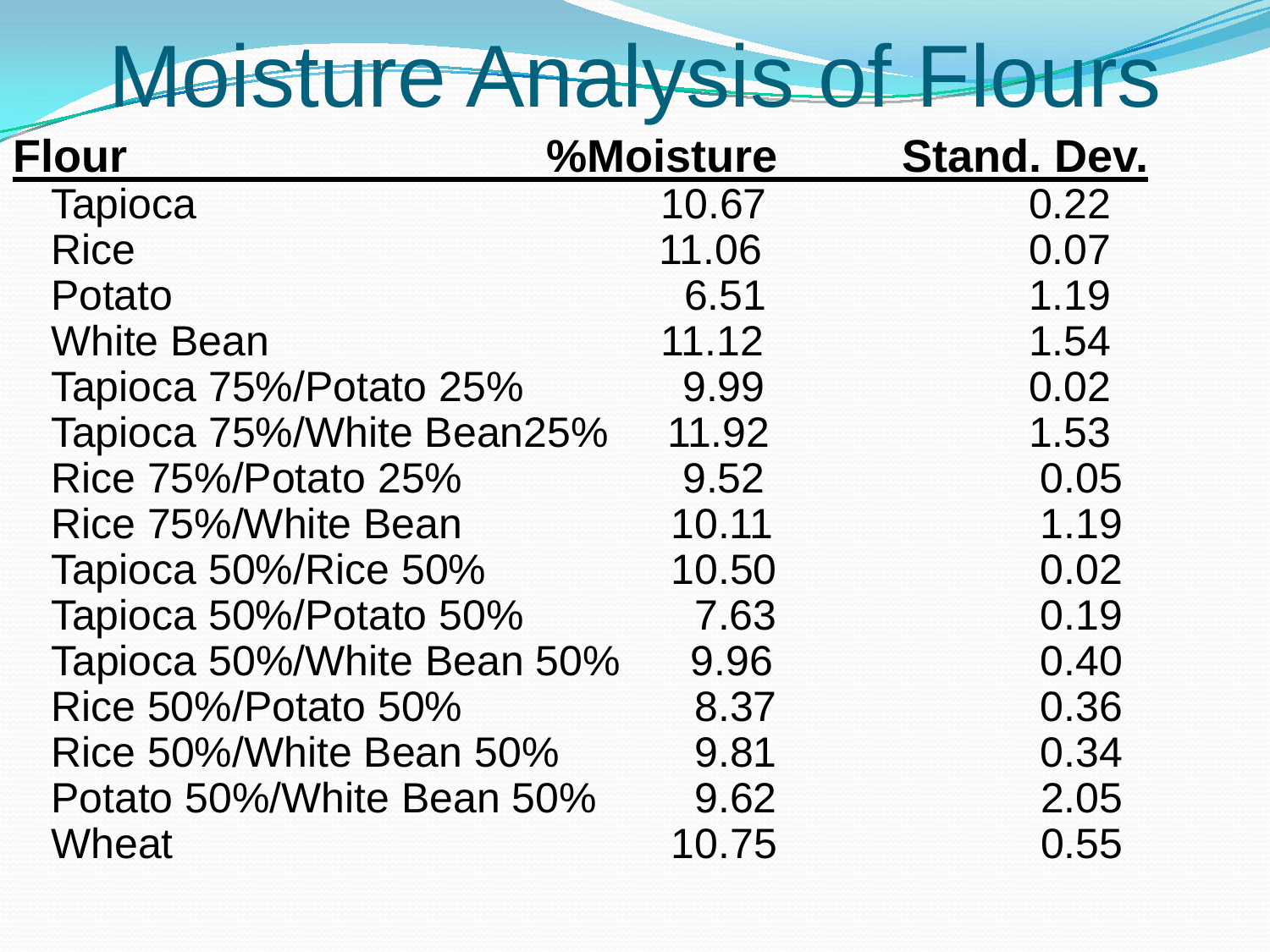## RVA Comparison of Flours

| <b>Flour</b>                 | <b>Peak</b><br>$\mathbf{1}$ | <b>Through</b><br>$\mathbf{1}$ | <b>Break</b><br>down | <b>Final</b><br><b>Visc</b> | <b>Setback</b> | <b>Total</b><br><b>Setback</b> | <b>Peak</b><br><b>Time</b> | <b>Pasting</b><br><b>Time</b> |
|------------------------------|-----------------------------|--------------------------------|----------------------|-----------------------------|----------------|--------------------------------|----------------------------|-------------------------------|
| Potato $50\%$<br>Bean $50\%$ | 253                         | 249                            | $\overline{4}$       | 480                         | 227            | 231                            | $\overline{7}$             | 80                            |
| Rice $50\%$<br>Potato $50\%$ | 934                         | 810                            | 124                  | 1537                        | 603            | 727                            | 5.73                       | 85.6                          |
| Tapioca 50%<br>Rice 50 $%$   | 2247                        | 1518                           | 729                  | 2413                        | 166            | 895                            | 5.4                        | 74.5                          |
| Tapioca 50<br>$\%$ Bean 50%  | 1567                        | 1118                           | 449                  | 1655                        | 88             | 537                            | 5.27                       | 76.1                          |
| Rice $50\%$<br>Bean $50\%$   | 568                         | 570                            | $-2$                 | 1892                        | 1324           | 1322                           | $\overline{7}$             | 94.3                          |
| Rice $75%$<br>Bean $50\%$    | 87.68                       | 86.92                          | 0.67                 | 249.2                       | 161.7          | 162.3                          | 6.67                       | 94.3                          |
| Rice $75%$<br>Potato $25\%$  | 113.5                       | 99.92                          | 13.6                 | 203.5                       | 90             | 103.5                          | 6                          | 94.3                          |
| Tapioca 75%<br>Bean $25\%$   | 209.7                       | $\overline{116}$               | 93.7                 | 180.8                       | $-28.92$       | 64.8                           | 4.73                       | 76.1                          |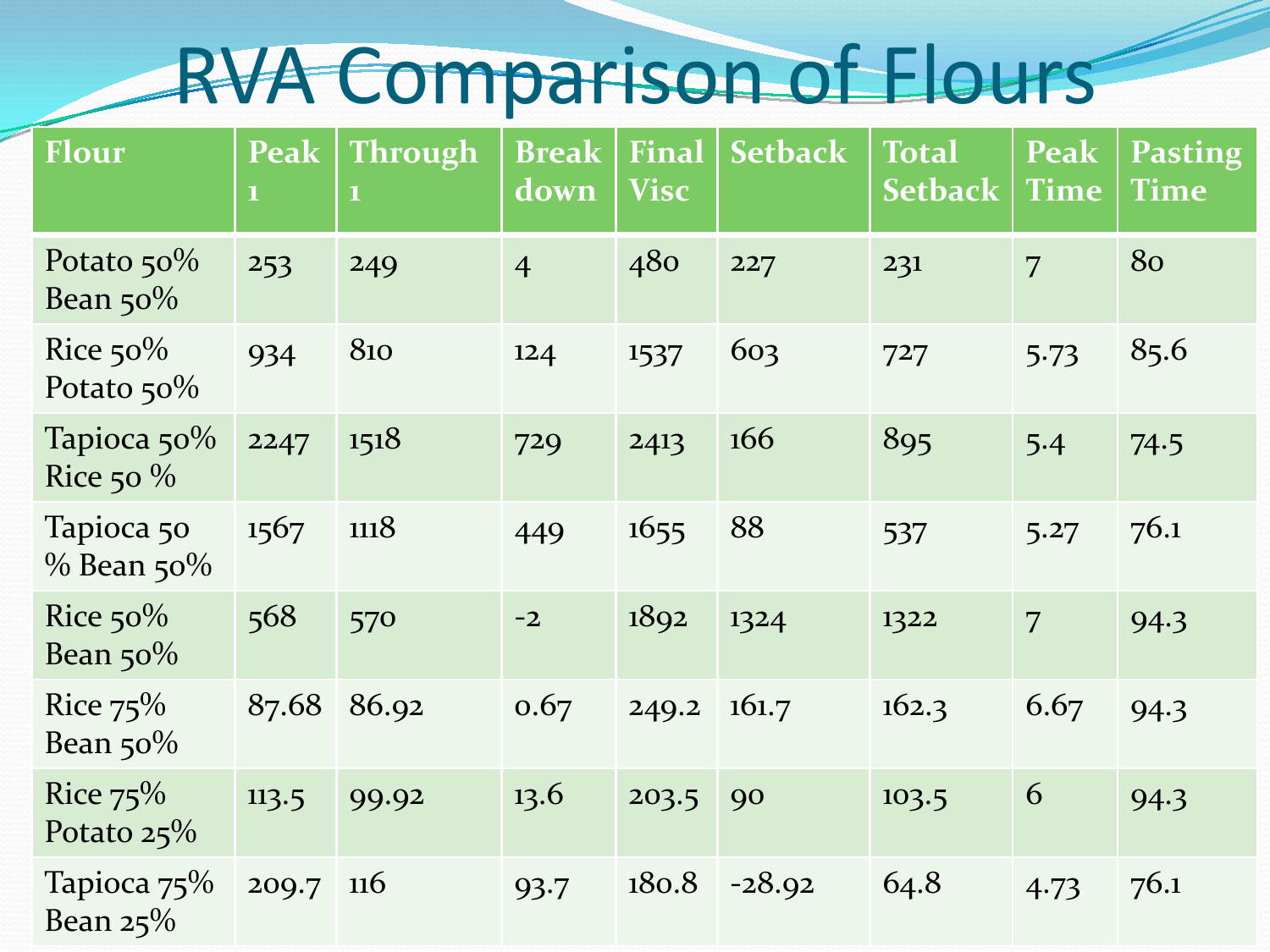## RVA Comparison of Flours

| <b>Test</b>                                | <b>Peak</b><br>$\mathbf{1}$ | <b>Through</b><br>$\mathbf 1$ | <b>Break</b><br>down | <b>Final</b><br><b>Visc</b> | <b>Setback</b> | <b>Total</b><br><b>Setback</b> | <b>Peak</b><br><b>Time</b> | <b>Pasting</b><br><b>Time</b> |
|--------------------------------------------|-----------------------------|-------------------------------|----------------------|-----------------------------|----------------|--------------------------------|----------------------------|-------------------------------|
| Tapioca $75\%$<br>Potato $25\%$            | 273.7                       | 120.9                         | 153.1                | 188.1                       | $-85.58$       | 68.2                           | 4.33                       | 76                            |
| Rice $50\%$<br>Potato $25%$<br>Bean $25\%$ | 826                         | 806                           | 20                   | 1805                        | 979            | 999                            | 6.2                        | 84.9                          |
| Wheat $100\%$                              | 103.3                       | 18                            | 25.3                 | 148.3                       | 45.1           | 70.3                           | 5.9                        | 90.4                          |
| Rice $100\%$                               | 190.9                       | 145.4                         | 45.5                 | 354.4                       | 163.5          | 209                            | 5.73                       | 85                            |
| Potato 100%                                | 130.1                       | 75.25                         | 54.8                 | 114.3                       | $-15.8$        | 39.1                           | 2.8                        | 84                            |
| <b>Tapioca</b><br>$100\%$                  | 377.9                       | 159.2                         | 218.8                | 277.5                       | $-100.4$       | 118.3                          | 4.13                       | 72                            |
| Bean $100\%$                               | 14.83                       | 15                            | $-0.2$               | 47.17                       | 32.33          | 32.17                          | 6.93                       | 76                            |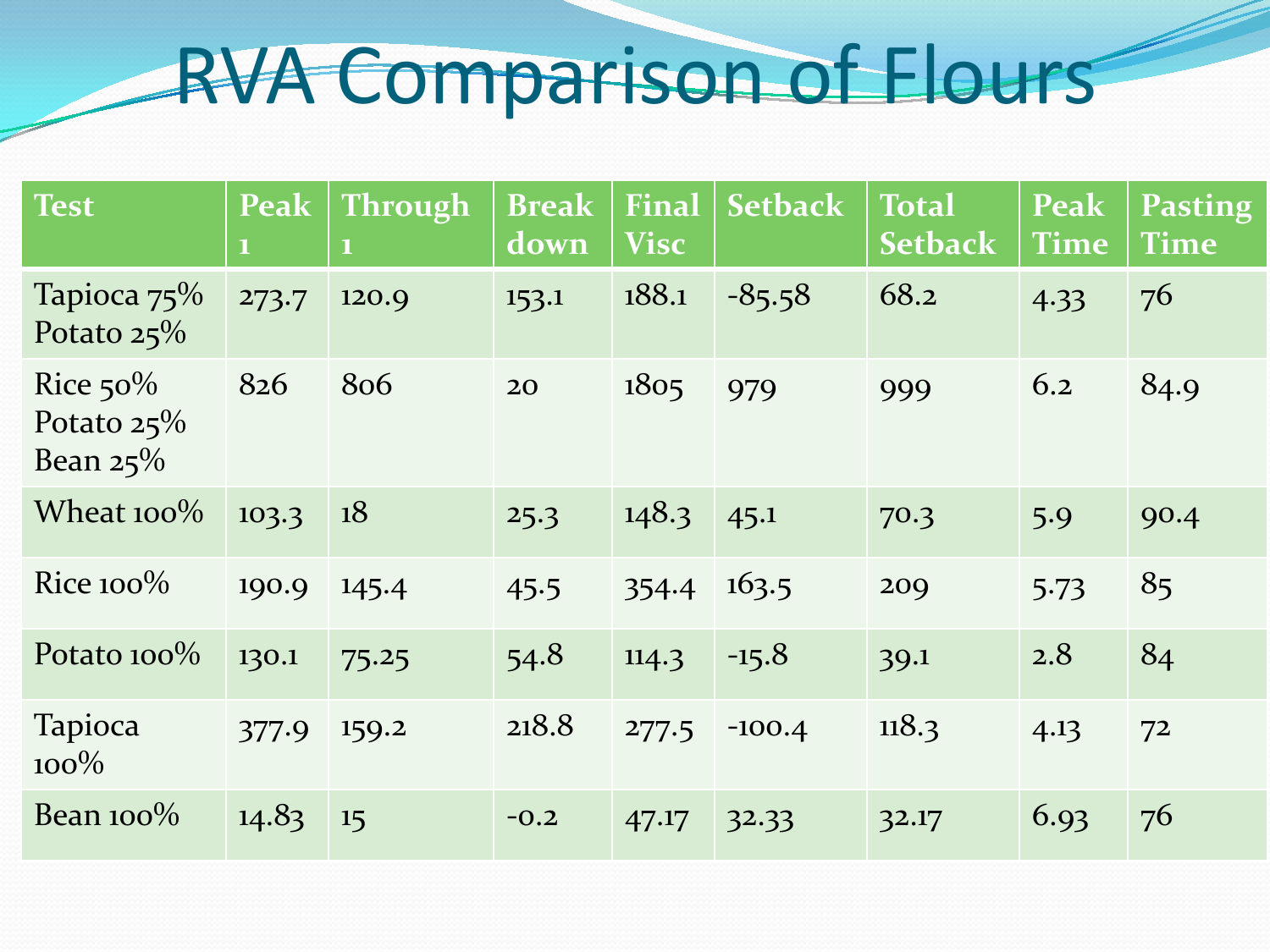## RVA Analyses of Flours

- Triplicate analyses of rice, tapioca, potato, bean and what flours were performed.
- Analyses of 50/50 combinations rice, tapioca, bean and potato flours.
- Analyses of 75/25 combinations of rice, tapioca, bean and potato flours.
- Analyses of the combination of  $50\%$  rice/25% potato/25% bean flour.
- This was done to determine the viscoelastic behavior of the gluten-free flours and compare to wheat flour.
- Comparison revealed the 50/50 combination of rice/bean and the rice 50/bean 25/potato 25 were the closest creep recovery and viscoelastic behaviors compared to wheat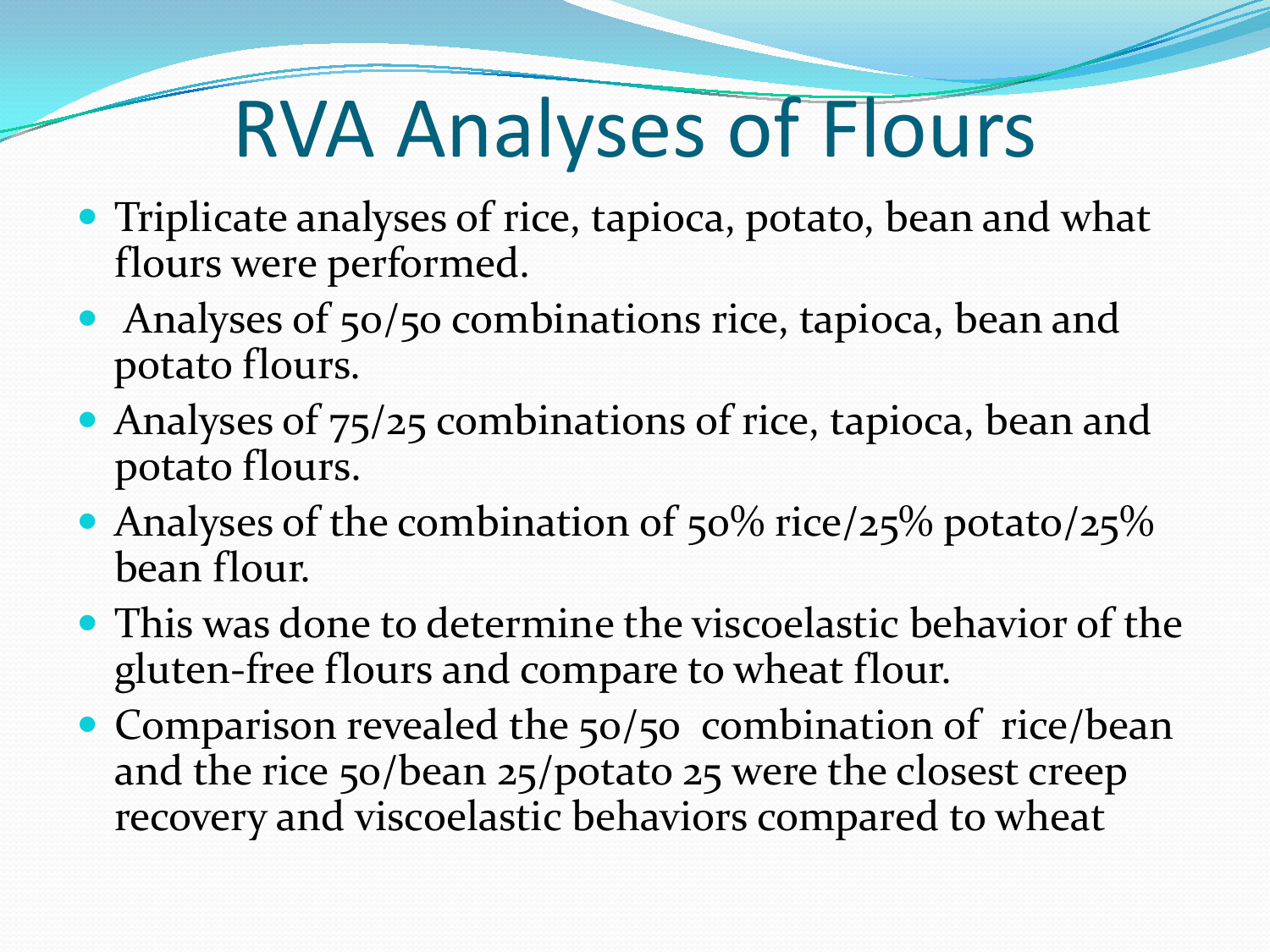#### Graph 50/50 Flour Combinations & Wheat

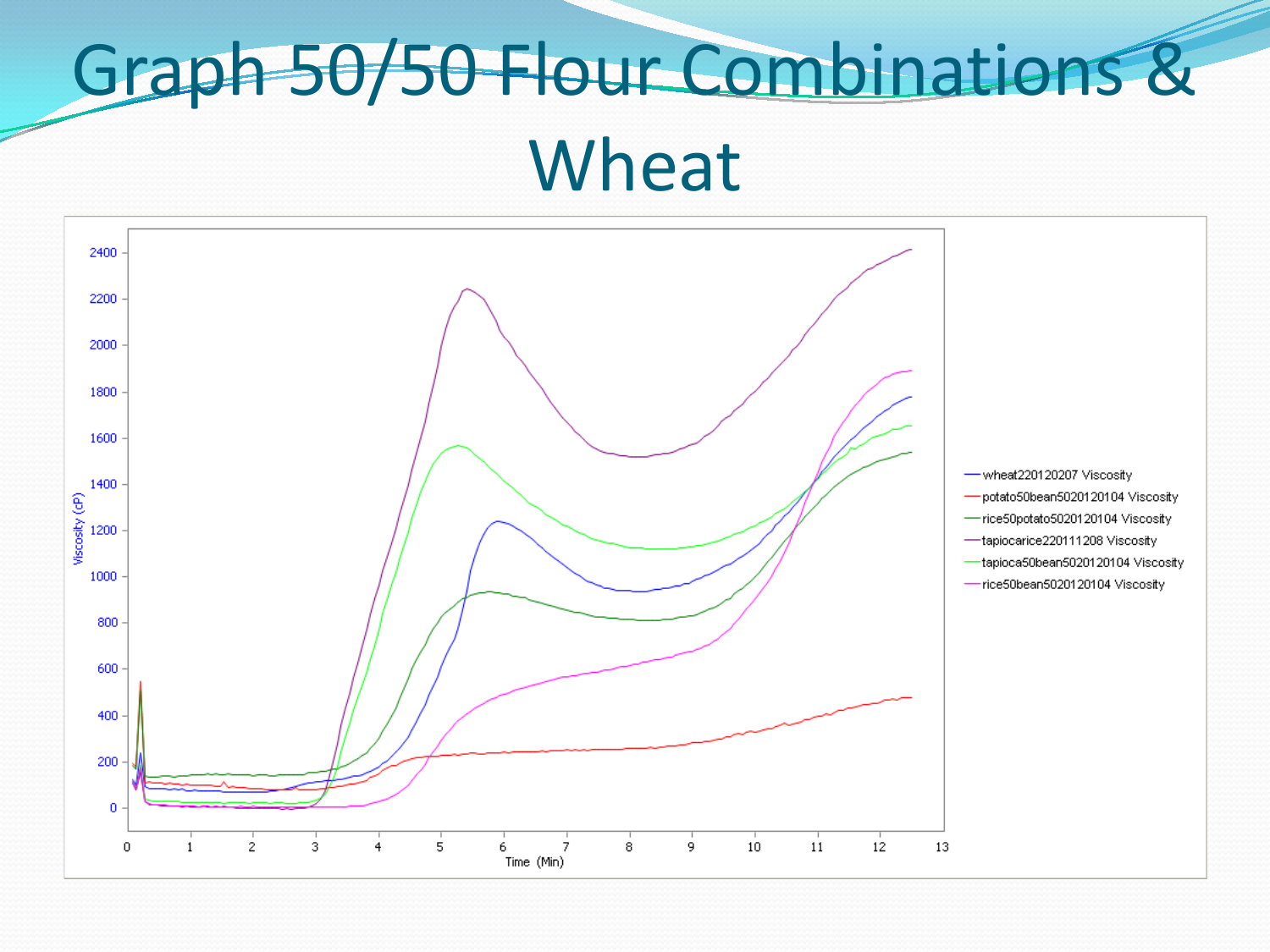## Graph Combination 75%/25% Flours & Wheat

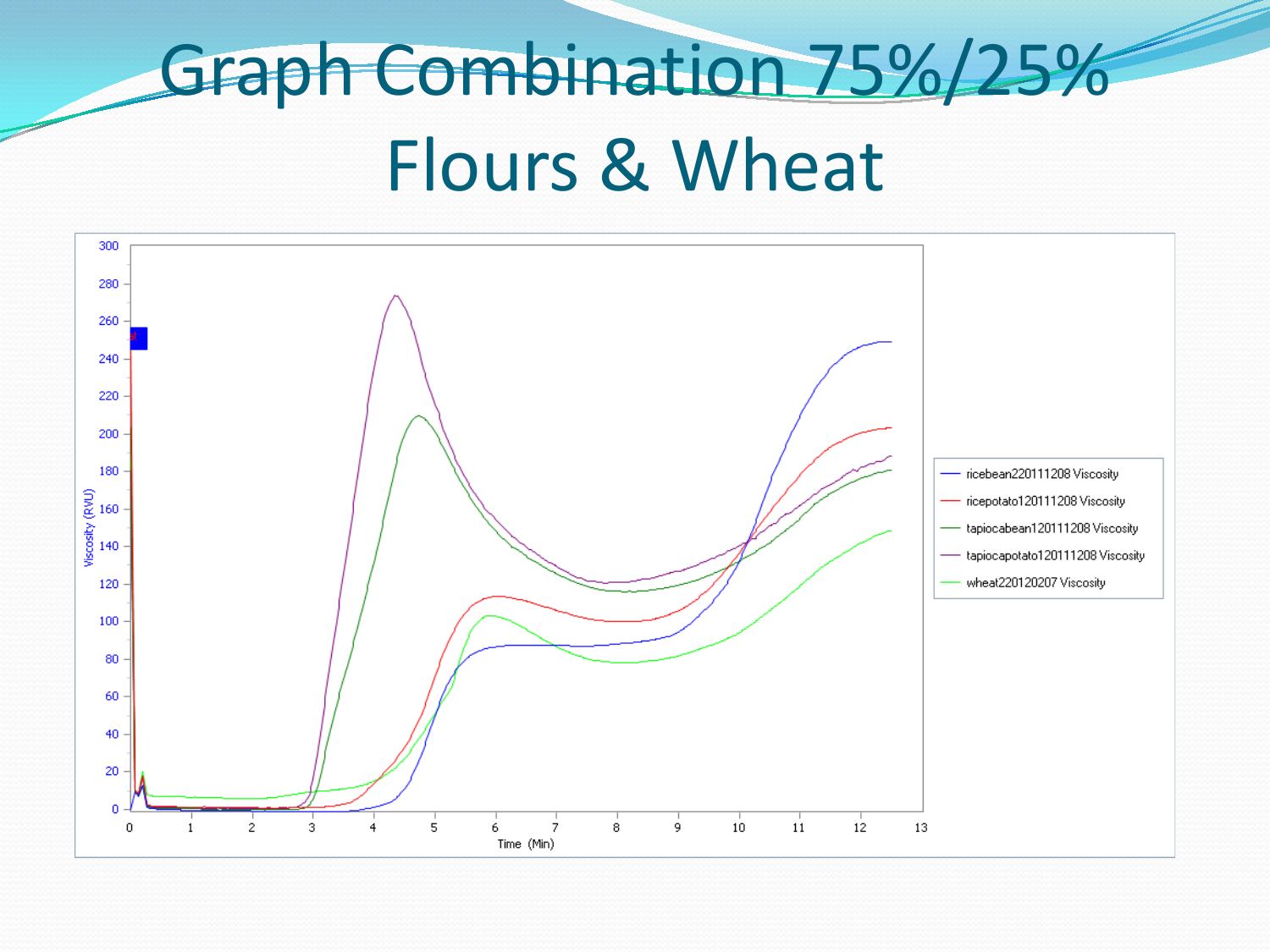Graph Flour Combinations Rice 50%/Bean 25%/Potato 25% & Rice 50%/Bean50% & Wheat 100%

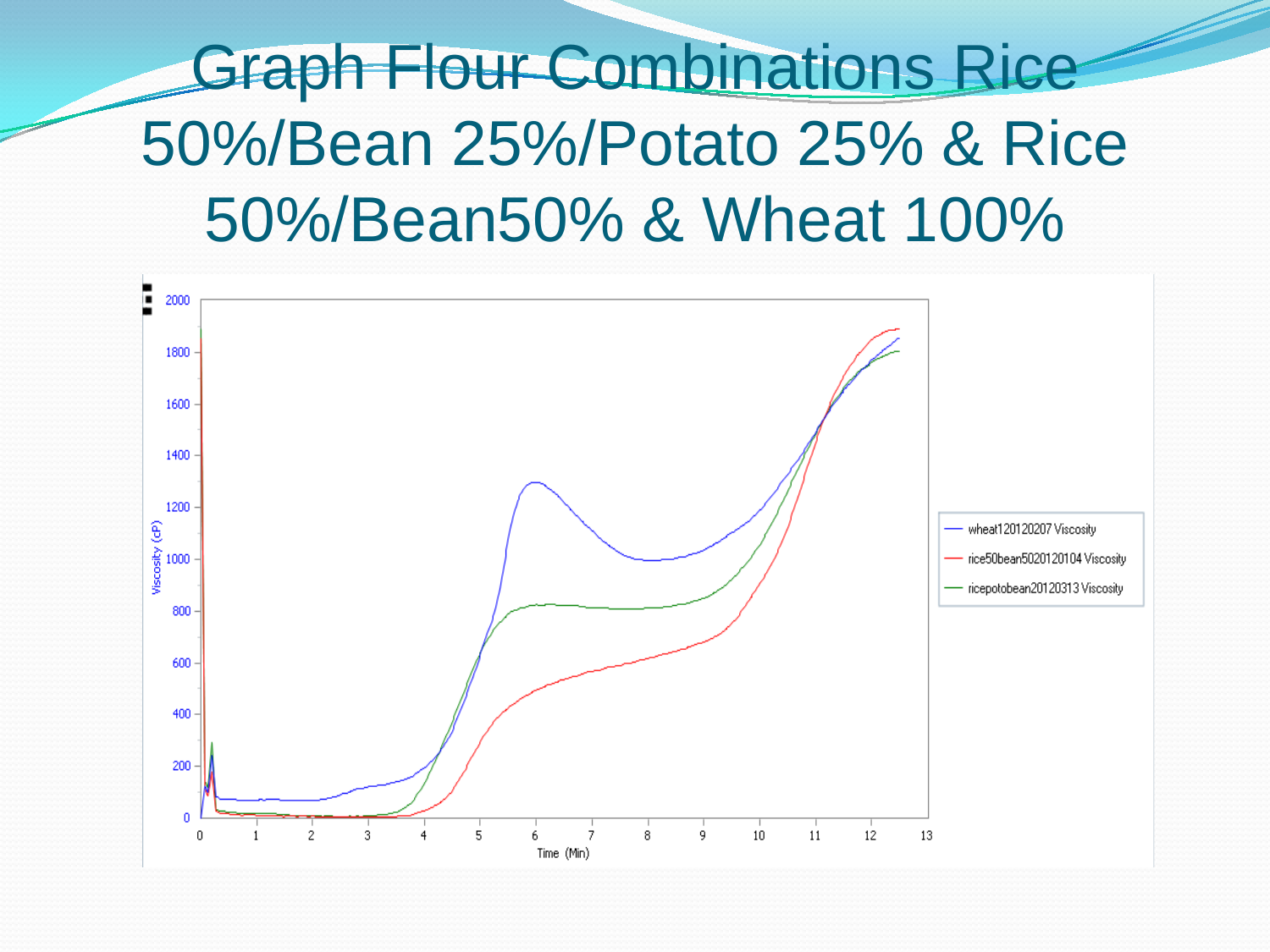## Graph of Individual Flours

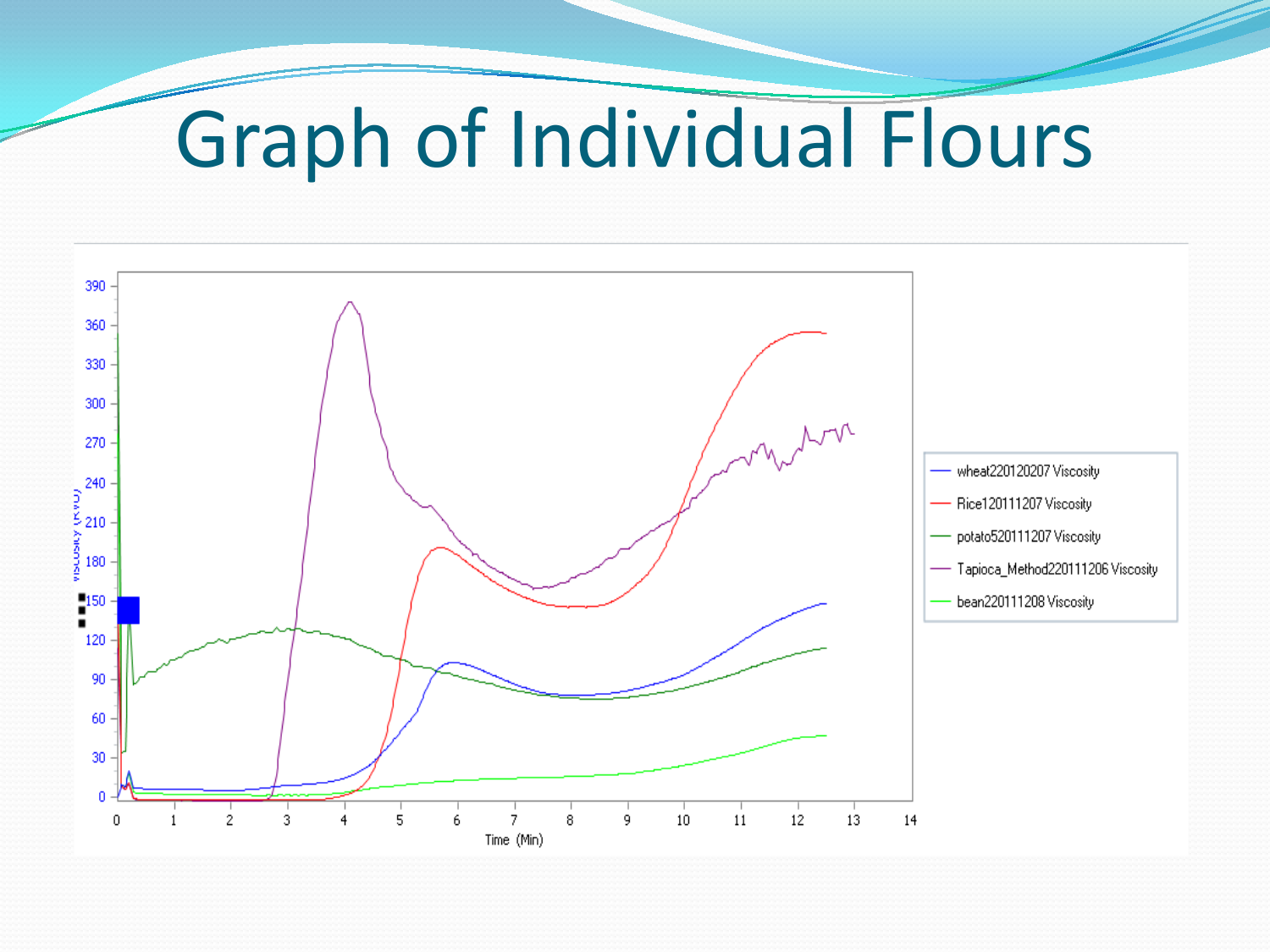## Texture Analyses of Breads

• Texture analyses was performed on the wheat, rice/bean, and rice/potato/bean French bread developed.

• This was done to determine the quality of bread including hardness, adhesiveness, resilience, cohesive, springiness, gumminess, and chewiness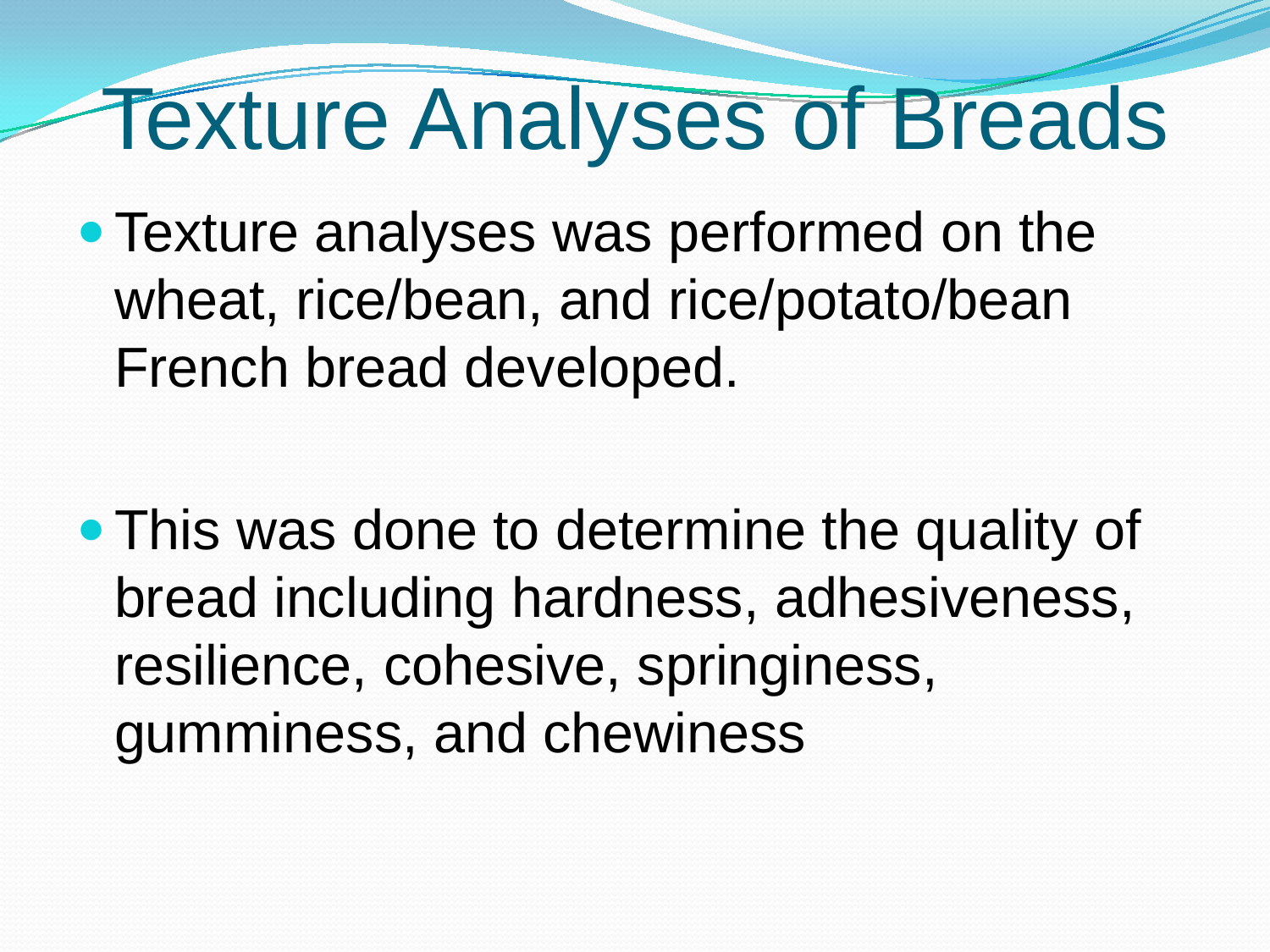#### Texture Analyses of Breads

| <b>Bread</b>                |                 | Hard-<br><b>ness</b> | <b>Adhesiv</b><br>e-ness | <b>Resil-</b><br><b>ience</b> | <b>Cohes</b><br>-ive | <b>Spring</b><br>-ness | Gumm<br><i>i</i> -ness | <b>Chewi</b><br><b>ness</b> |
|-----------------------------|-----------------|----------------------|--------------------------|-------------------------------|----------------------|------------------------|------------------------|-----------------------------|
| <b>Rice/Bean</b>            | Average         | 10.1                 | $-0.02$                  | 51.11                         | 0.873                | 48.76                  | 8.9                    | 4.763                       |
| <b>Rice/Bean</b>            | St.Dev          | 0.53                 | 0.635                    | 0.25                          | 0.017                | 12.09                  | 0.636                  | 0.905                       |
| <b>Rice/Bean</b>            | Coeff of<br>Var | 5.24                 | 885                      | 0.49                          | 1.961                | 24.79                  | 5.232                  | 21.23                       |
| Rice/Potato/<br><b>Bean</b> | Average         | 10.8                 | 0.32                     | 52.0                          | 0.608                | 30.51                  | 6.406                  | 2.497                       |
| Rice/Potato/<br><b>Bean</b> | <b>St.Dev</b>   | 1.53                 | 0.575                    | 15.4                          | 0.421                | 21.70                  | 4.68                   | 1.784                       |
| Rice/Potato/<br><b>Bean</b> | Coeff of<br>Var | 14.2                 | 179.6                    | 29.62                         | 69.20                | 71.11                  | 73.06                  | 71.47                       |
| <b>Wheat</b>                | Average         | 10.1                 | $-0.243$                 | 43.51                         | 0.808                | 67.52                  | 8.13                   | 5.484                       |
| Wheat                       | St. Dev         | 0.15                 | 0.502                    | 6.647                         | 0.026                | 8.542                  | 0.162                  | 0.642                       |
| <b>Wheat</b>                | Coeff of<br>Var | 1.51                 | 206.3                    | 15.28                         | 3.215                | 12.66                  | 1.991                  | 11.71                       |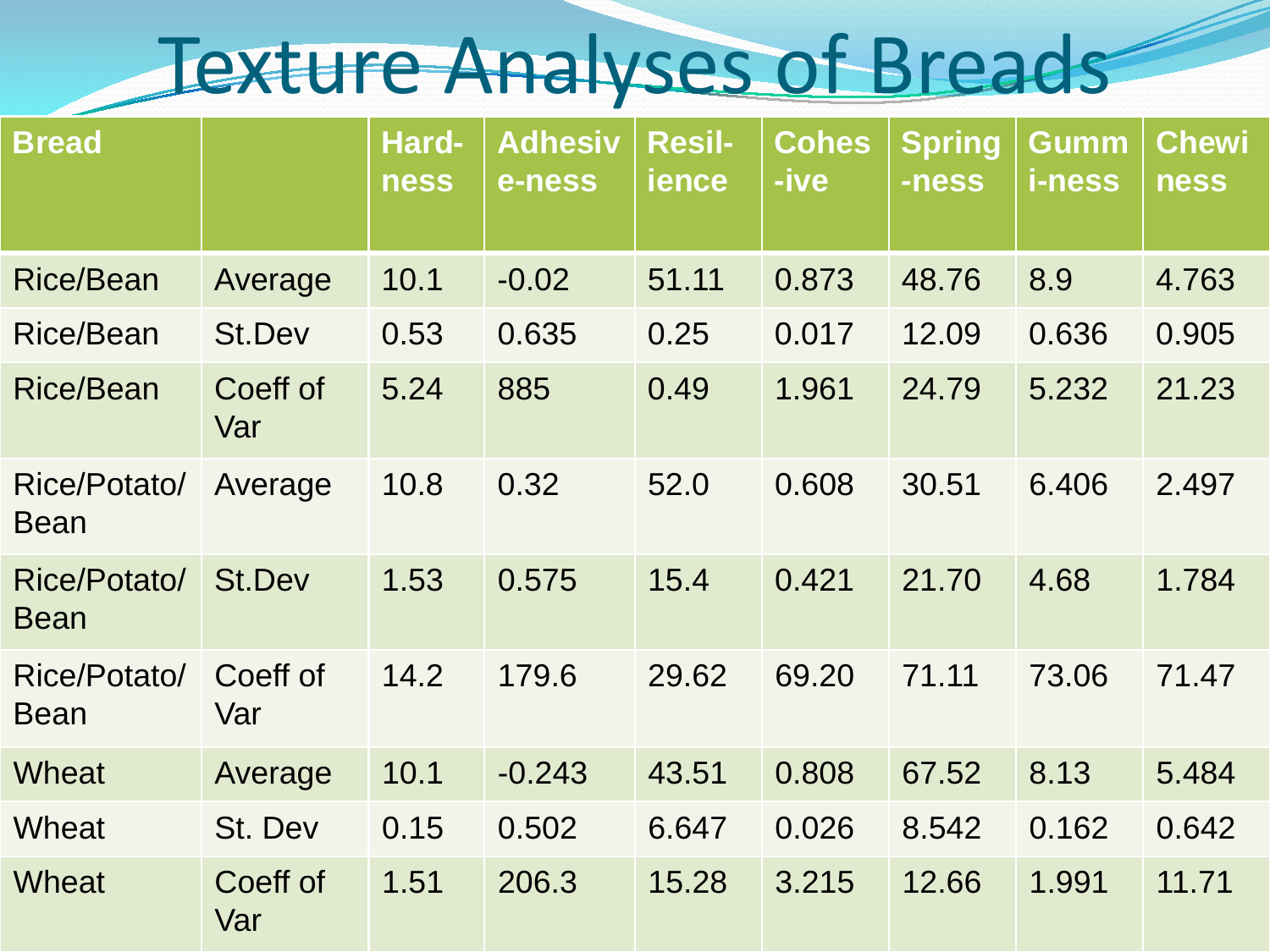## Rice 50%/Bean 50% Bread Combination Texture Analyses

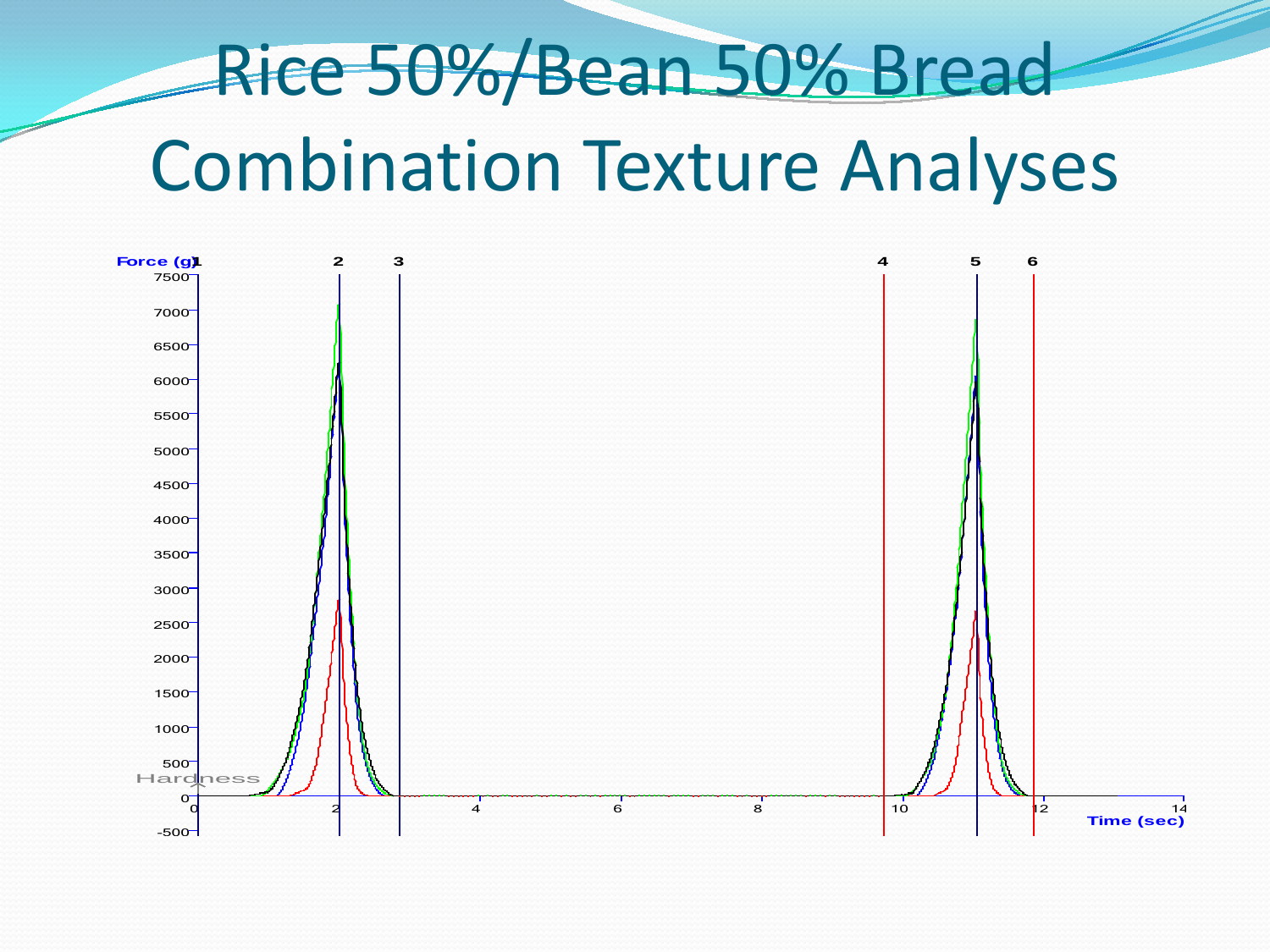## Rice 50%, Bean 25%, & Potato 25 Bread Texture Analyses

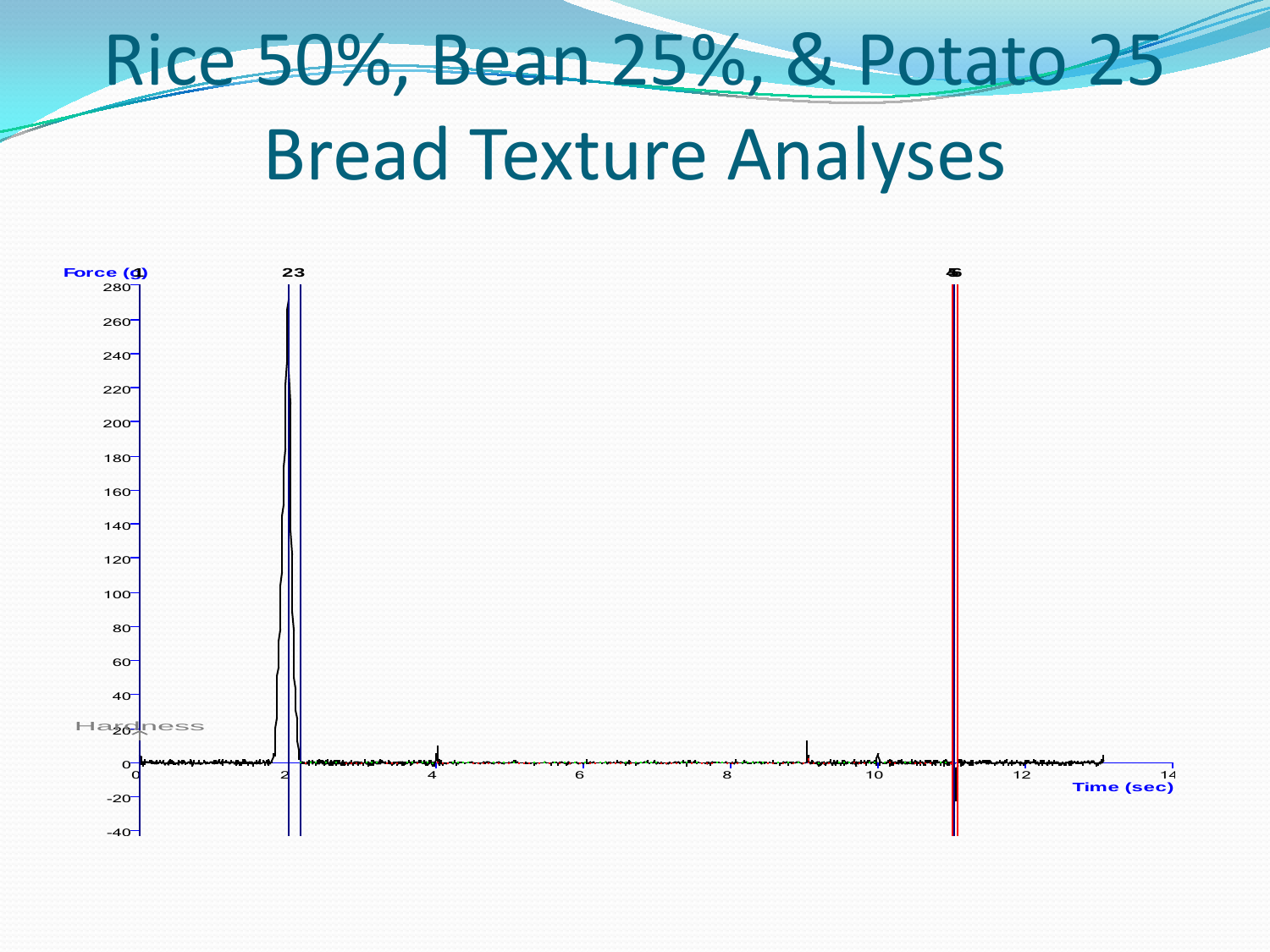#### Wheat Bread Texture Analyses

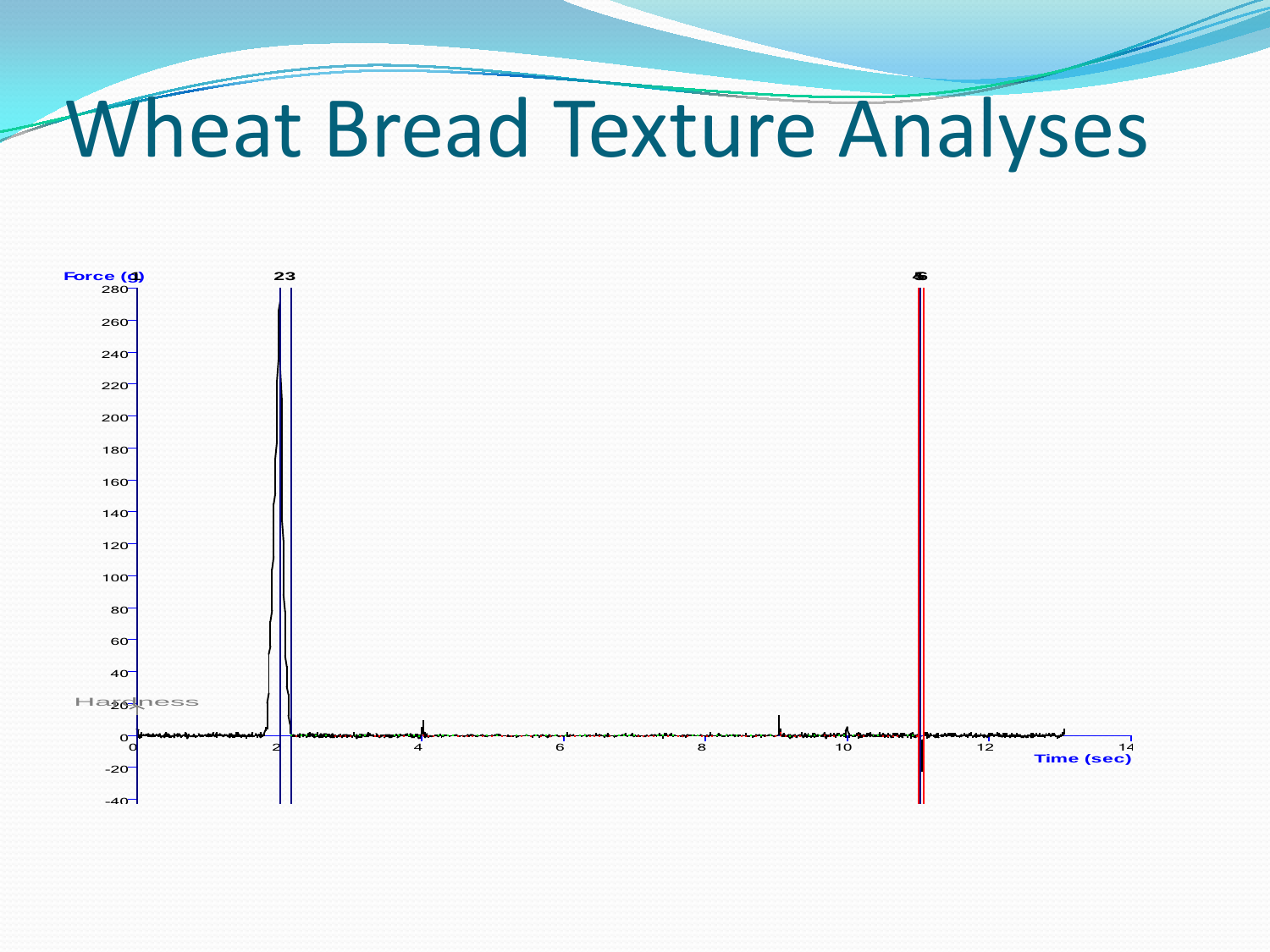#### Color Analyses

 Color analyses of the French Bread was performed using the Minola CR 200 Meter.

| <b>Sample</b>                     | # of<br><b>Sample</b> | $L^*$<br><b>Mean</b> | $L^*$<br><b>StdDev</b> | $\overline{A^*}$<br><b>Mean</b> | A<br><b>StdDev</b><br>$\star$ | $B^*$<br><b>Mean</b> | Β<br><b>StdDev</b> |
|-----------------------------------|-----------------------|----------------------|------------------------|---------------------------------|-------------------------------|----------------------|--------------------|
| <b>Rice/Bean</b><br><b>Bread</b>  | $\overline{3}$        | 73.6                 | 5.78                   | $-0.89$                         | 0.99                          | 16.9                 | 1.82               |
| Rice/Potato/<br><b>Bean Bread</b> | - 3                   | 70.8                 | 2.85                   | $-0.71$                         | 0.27                          | 17.3                 | 1.85               |
| Wheat<br><b>Bread</b>             |                       | 73.1                 | 2.02                   | $-0.96$                         | 0.43                          | 16.6                 | 0.95               |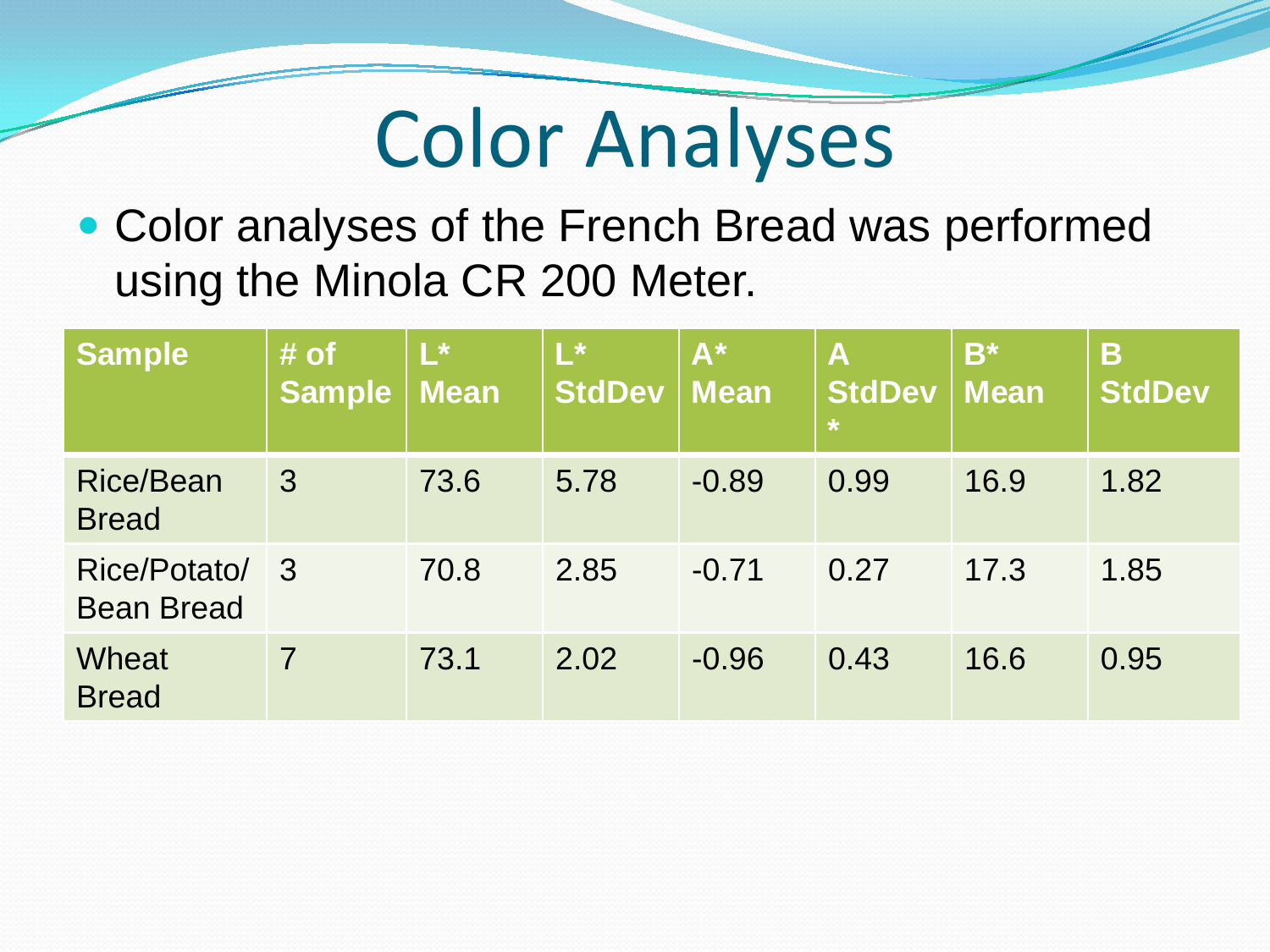### Non-Celiac Population **Sensory Evaluation**

- General public of non-Celiac subjects in sensory study using the hedonic scale of 1 (dislike extremely) to 9 (extremely like)
- One gluten-free French Bread 50% rice flour & 50% bean flour. A second sample was 50% rice flour, 25% potato flour, & 25% bean flour.
- The subjects rated the gluten-free breads a marginally acceptable.
- There was a significant difference in the acceptance of the wheat bread compared to the gluten-free with an F value of 18.35 and Alpha level of  $< 0001$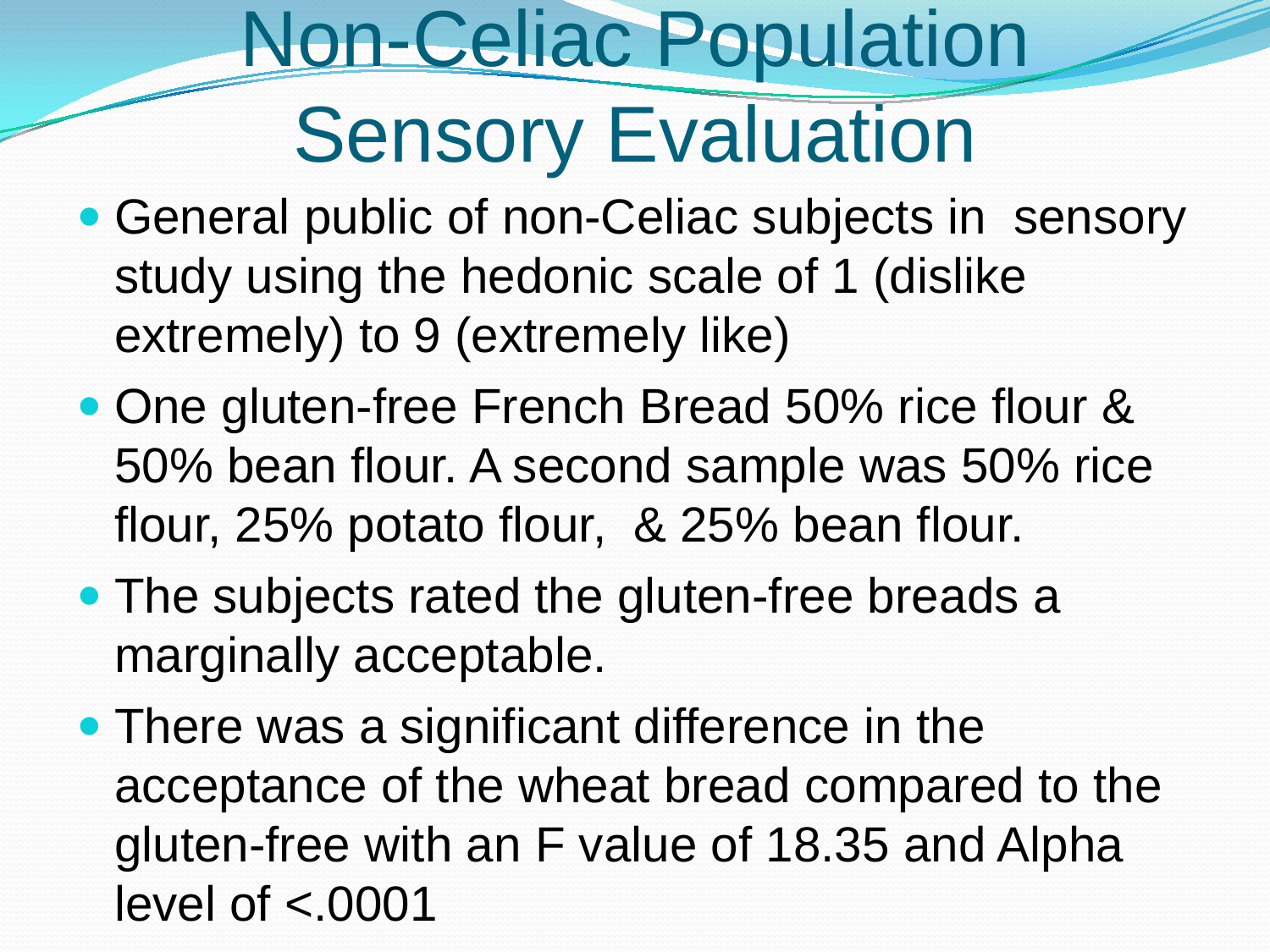## Celiac Population Sensory **Study**

• Celiac subjects were recruited to participate in a sensory study of the glutenfree breads.

• The Celiac population, the target subjects, of the French bread sensory results indicated both gluten-free breads as acceptable with hedonic rating over 5 in the 9 point scale.